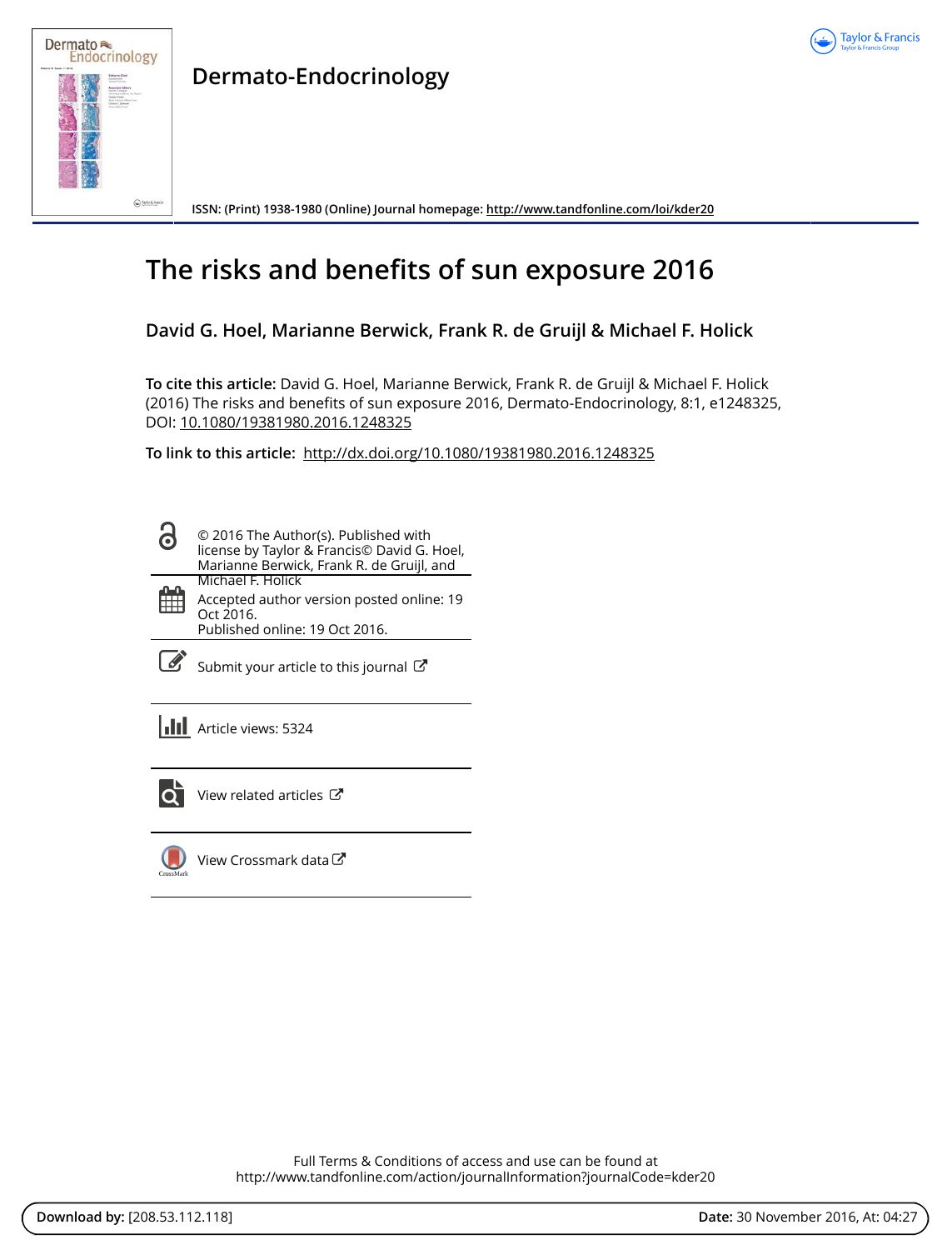#### REVIEW



**a** OPEN ACCESS

# The risks and benefits of sun exposure 2016

D[a](#page-1-0)vid G. Hoel<sup>a</sup>, Marianne Berwi[c](#page-1-1)[k](#page-11-0)<sup>b</sup>, Frank R. [d](#page-1-2)e Gruijl<sup>c</sup>, and Michael F. Holick **D**<sup>d</sup>

<span id="page-1-2"></span><span id="page-1-1"></span><span id="page-1-0"></span><sup>a</sup>Department of Public Health Sciences, Medical University of South Carolina, Charleston, SC, USA; <sup>b</sup>Department of Internal Medicine and University of New Mexico Cancer Center, Division of Epidemiology and Biostatistics, University of New Mexico, Albuquerque, NM, USA; <sup>c</sup>Department of Dermatology, Leiden University Medical Center, Leiden, The Netherlands; <sup>d</sup>Section of Endocrinology, Diabetes and Nutrition, Department of Medicine, Boston University Medical Center, Boston, MA, USA

#### **ABSTRACT**

Public health authorities in the United States are recommending that men, women and children reduce their exposure to sunlight, based on concerns that this exposure will promote skin cancer. On the other hand, data show that increasing numbers of Americans suffer from vitamin D deficiencies and serious health problems caused by insufficient sun exposure. The body of science concerning the benefits of moderate sun exposure is growing rapidly, and is causing a different perception of sun/UV as it relates to human health. Melanoma and its relationship to sun exposure and sunburn is not adequately addressed in most of the scientific literature. Reports of favorable health outcomes related to adequate serum 25(OH)D concentration or vitamin D supplementation have been inappropriately merged, so that benefits of sun exposure other than production of vitamin D are not adequately described. This review of recent studies and their analyses consider the risks and benefits of sun exposure which indicate that insufficient sun exposure is an emerging public health problem. This review considers the studies that have shown a wide range health benefits from sun/UV exposure. These benefits include among others various types of cancer, cardiovascular disease, Alzheimer disease/dementia, myopia and macular degeneration, diabetes and multiple sclerosis. The message of sun avoidance must be changed to acceptance of nonburning sun exposure sufficient to achieve serum 25(OH)D concentration of 30 ng/mL or higher in the sunny season and the general benefits of UV exposure beyond those of vitamin D.

#### Introduction

Public health authorities in the United States are currently advising that human sun exposure be reduced.<sup>1</sup> At the same time, NHANES data show that 32% of Americ[a](#page-1-3)ns suffer from vitamin D insufficiency. $a^a$ 

In this paper we review the current state of the science of the risks and benefits of sun exposure and suggest that public health advice be changed to recommend that all men, women and children accumulate sufficient non-burning sun exposure to maintain their serum 25 hydroxyvitaminD [25(OH)D]levelsat30ng/mLormoreyear-round.

#### **History**

The first scientifically-established health benefit of sun exposure was the discovery in 1919 that sunlight cured rickets[.4-5](#page-11-2) This was followed in 1924 up by the discovery ARTICLE HISTORY

Received 30 September 2016 Accepted 11 October 2016

#### **KEYWORDS**

cancer; cardiovascular disease; melanoma; ultraviolet radiation; vitamin D; 25-hydroxyvitamin D

that an inactive lipid in the diet and skin could be converted by UV light into an antirachitic substance.<sup>6</sup> The identification of vitamin D occurred in  $1931<sup>7</sup>$  $1931<sup>7</sup>$  $1931<sup>7</sup>$  The association between sun exposure and reduced cancer mortality in North America was identified in the 1960s. In the 1980s, it was hypothesized that vitamin D was the protective factor. For most of the intervening years, instead of pursuing further benefits of sun exposure, scientific inquiry focused on the health risks of sun exposure, especially melanoma and other types of skin cancer.<sup>8</sup> Chemical sunscreens were developed in 1928.<sup>9</sup> Avoidance of intentional sun exposure and use of chemical sunscreens persisted as the standard advice of physicians and public health authorities for reducing the risk of melanoma and other forms of skin cancer.<sup>[1,8](#page-11-1)</sup> The risks of inadequate sun exposure have been largely ignored. Recently, however, scientific inquiry has increasingly

<sup>a</sup>The 2010 Institute of Medicine vitamin D report defined vitamin D deficiency as serum 25(OH)D levels of less than 12ng/mL and vitamin D insufficiency as serum [2](#page-11-3)5(OH)D levels of less than 20 ng/mL.<sup>2</sup> NHANES data for 2001–2006 show that 8% of Americans had 25(OH)D below 12 ng/mL and 32% had 25(OH)D below 20  $nq/mL<sup>3</sup>$  $nq/mL<sup>3</sup>$  $nq/mL<sup>3</sup>$ 

© 2016 David G. Hoel, Marianne Berwick, Frank R. de Gruijl, and Michael F. Holick. Published with license by Taylor & Francis.

This is an Open Access article distributed under the terms of the Creative Commons Attribution-Non Commercial-No Derivatives License (http://creativecommons.org/licenses/by-nc-nd/4.0/), which permits non-commercial re-use, distribution, and reproduction in any medium, provided the original work is properly cited, and is not altered, transformed, or built upon in any way.

<span id="page-1-3"></span>CONTACT David G. Hoel and discrimination 36 S. Battery, Charleston, SC 29401, USA.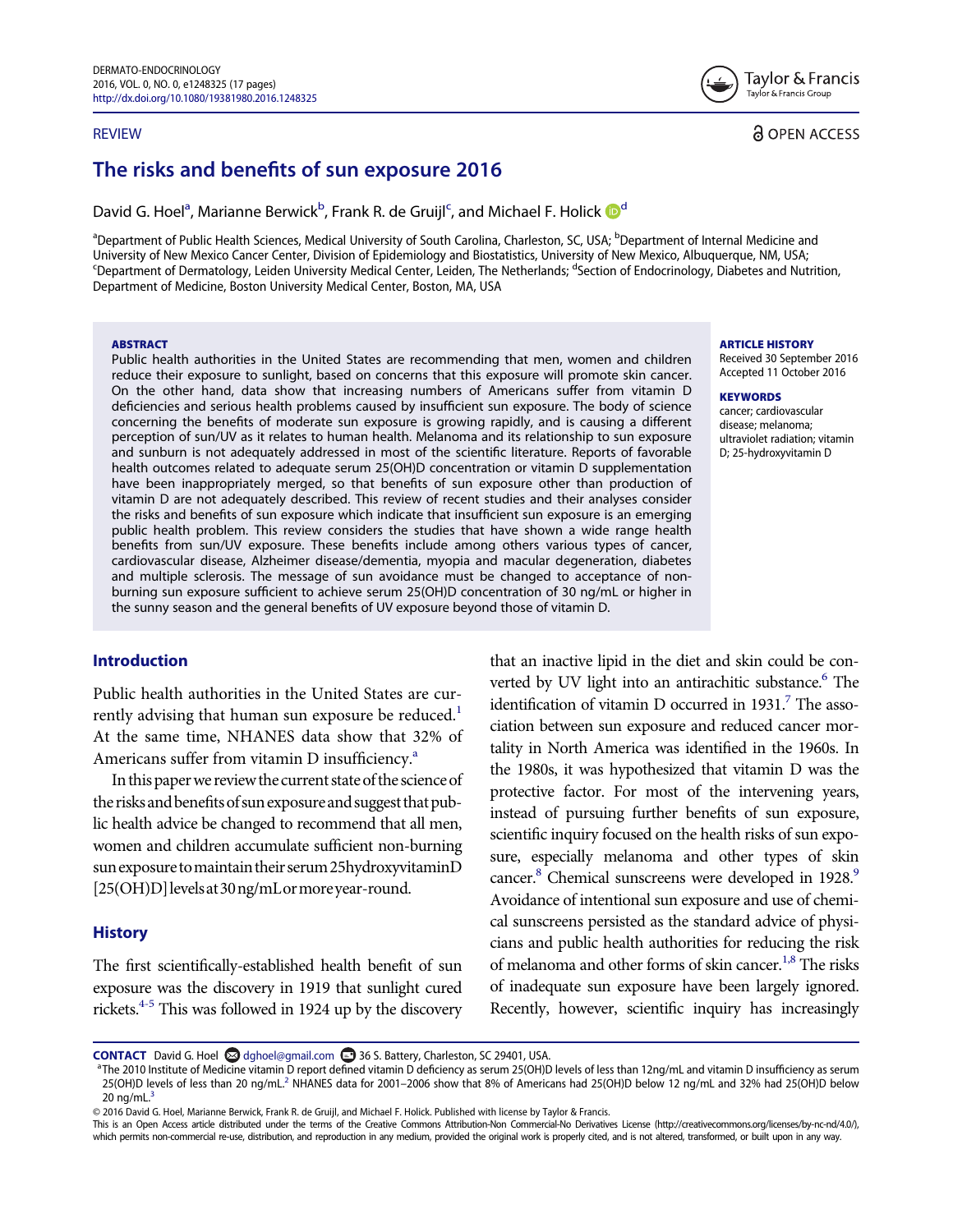turned to the benefits of moderate sun exposure and the public health risks of inadequate sun exposure.<sup>10</sup>

#### Risks of sun exposure

#### Melanoma

The mechanism of melanoma is unknown, but is believed to be linked to genetic factors.<sup>[11](#page-11-9)</sup> The principal identified non-genetic risk factor is ultraviolet radiation (UVR) exposure, and the relationship between melanoma and UVR is 2-sided: non-burning sun exposure is associated with a reduced risk of melanoma, while sunburns are associated with a doubling of the risk of melanoma.<sup>[12](#page-12-0)</sup> It has long been observed that outdoor workers have a lower incidence of mela-noma than indoor workers.<sup>[13-19](#page-12-1)</sup> A 1997 meta-analysis found an OR of 0.86 (95% CI: 0.77–0.96) for occupa-tional sun exposure.<sup>[18](#page-12-2)</sup>

Biologically, UVB is known to induce DNA damage through the creation of pyrimidine dimers while UVA does so at orders of magnitude less efficiently.<sup>20</sup> Oxidative damage through the creation of free radicals (singlet oxygen and hydrogen peroxide) occurs at all UVR frequencies. $20$  However, the human body has many defenses against such damage including DNA repair mechanisms, cell cycle and growth inhibitions, reduced proliferation, enhanced sensitivity to apoptosis, enhancement of cellular differentiation and antiinflammatory effects; many of which are related to vitamin D produced by exposure to UVB.<sup>[21-25](#page-12-4)</sup>

<span id="page-2-2"></span><span id="page-2-1"></span><span id="page-2-0"></span>With respect to sunburns, melanocytes are not replicating cells, so once DNA damage has occurred, it is necessary for cellular replication to take place for the possibility of unrepaired or mis-repaired melanocytes to develop into malignant melanoma.<sup>[20](#page-12-3)</sup> Sunburns correspond with rare occasions of cell divisions and ensuing vulnerability to mutations in otherwise indolent melanocytes.<sup>[20](#page-12-3)</sup> With respect to chronic non-burning sun exposure, it is thought that protection against sunburn and development of melanoma derives from photo-adaptation (increased melanisation and epidermal thickening) or from the induction of higher levels of vitamin D, or possibly both[.12,25-28](#page-12-0) Vitamin D produced by UVB exposure is converted to the active form of vitamin D by its sequential metabolism in the liver to form the major circulating form of vitamin D, 25-hydroxyvitamin D [25(OH)D] which is then converted in the kidneys to 1,25-dihydroxyvitamin D [1,25(OH)2D]. Evidence suggests that vitamin D that is produced in the skin can also be converted in the skin to its active form  $1,25(OH)2D^{25}$ , thereby enhancing DNA repair<sup>29</sup> and lowering cancer risk.

The incidence of melanoma in the United States has increased dramatically from 1 per 100,000 people per year in 1935 to 23 per 100,000 per year in 2012. Various explanations for this phenomenon have been suggested, including diagnostic drift, $30$  depletion of the ozone layer, $31$  the widespread use of artificial UVR devices, $32$ and the proliferation of large windows in office buildings.[15](#page-12-10) None of these explanations is particularly satisfactory for the reason that none explains the steady increase in melanoma incidence since 1935. While sunburns have been associated with a doubling of melanoma risk, $12$  chronic non-burning sun exposure and outdoor occupations have been associated with reduced risk of melanoma[.12-19](#page-12-0) Indoor occupations such as professional, managerial, clerical, sales and service workers grew from 25% to 75% of total employment between 1910 and 2000.[33](#page-12-11) 25% of Americans lived on farms in 1930 whereas only 2% do so today.<sup>[34](#page-12-12)</sup> Indoor attractions such as air conditioning, television, computers and the internet probably have led to Americans spending more of their leisure time indoors, the prevalence of sunburns is high and has been increasing<sup>b</sup>, and serum 25(OH)D levels of the American public, a likely marker for sun exposure, are low and have been declining.<sup>c</sup> A more plausible explanation for the rise in melanoma incidence since 1935 may be the continually-increasing insufficient non-burning sun exposure and related increasing vitamin D deficiency/insufficiency, and the increasing sunburn prevalence experienced by the American public over the same time perio[d](#page-2-2)<sup>d</sup>. Furthermore,

**b** According to the Centers for Disease Control and Prevention, the prevalence of sunburns increased from 32% of all adults in 1999 to 34% in 2004<sup>35</sup> and up to 50% in 2012.<sup>[36](#page-12-14)</sup> Among adolescents aged 12-18 in 1999, 83% reported at least one sunburn in the previous summer and 36% reported three or more sunburns in the previous summer.<sup>[37](#page-12-15)</sup>

<sup>&</sup>lt;sup>c</sup> Data on temporal trends in vitamin D levels are contained in study by Ginde et al. 2009<sup>38</sup> who reported that NHANES data on serum 25(OH)D levels show that the prevalence of 25(OH)D of less than 10 ng/mL increased from 2% in 1988–1994 to 6% in 2001–2004 while over the same time period the prevalence of 25(OH)D of less than 20 ng/mL increased from 22% to 36%, and for 25(OH)D of less than 30 ng/mL increased from 55% to 77%.

<sup>&</sup>lt;sup>d</sup>Such an explanation is not new. White et al. 1988<sup>[39](#page-13-1)</sup> (published as Garland et al. 1990<sup>40</sup>) proposed that low levels of vitamin D (either locally available in skin or circulating in plasma) allow melanomas which were previously initiated by sunlight exposure to develop into clinically apparent disease in continually sunlight deprived individuals. This proposal was apparently ignored as precautions against melanoma focused on sun avoidance and liberal use of chemical sunscreens, with inadequate attention paid to the role of sunburns in melanomagenesis and to the role of vitamin D in inhibiting cancer. The first cancer cell line shown in 1980 to be inhibited in growth by 1,25(OH)<sub>2</sub>D was in fact a melanoma cell line. In 1989 Gallagher et al.<sup>[41](#page-13-3)</sup> suggested that part of the increased incidence in melanoma could be attributed to the decline in outdoor workers.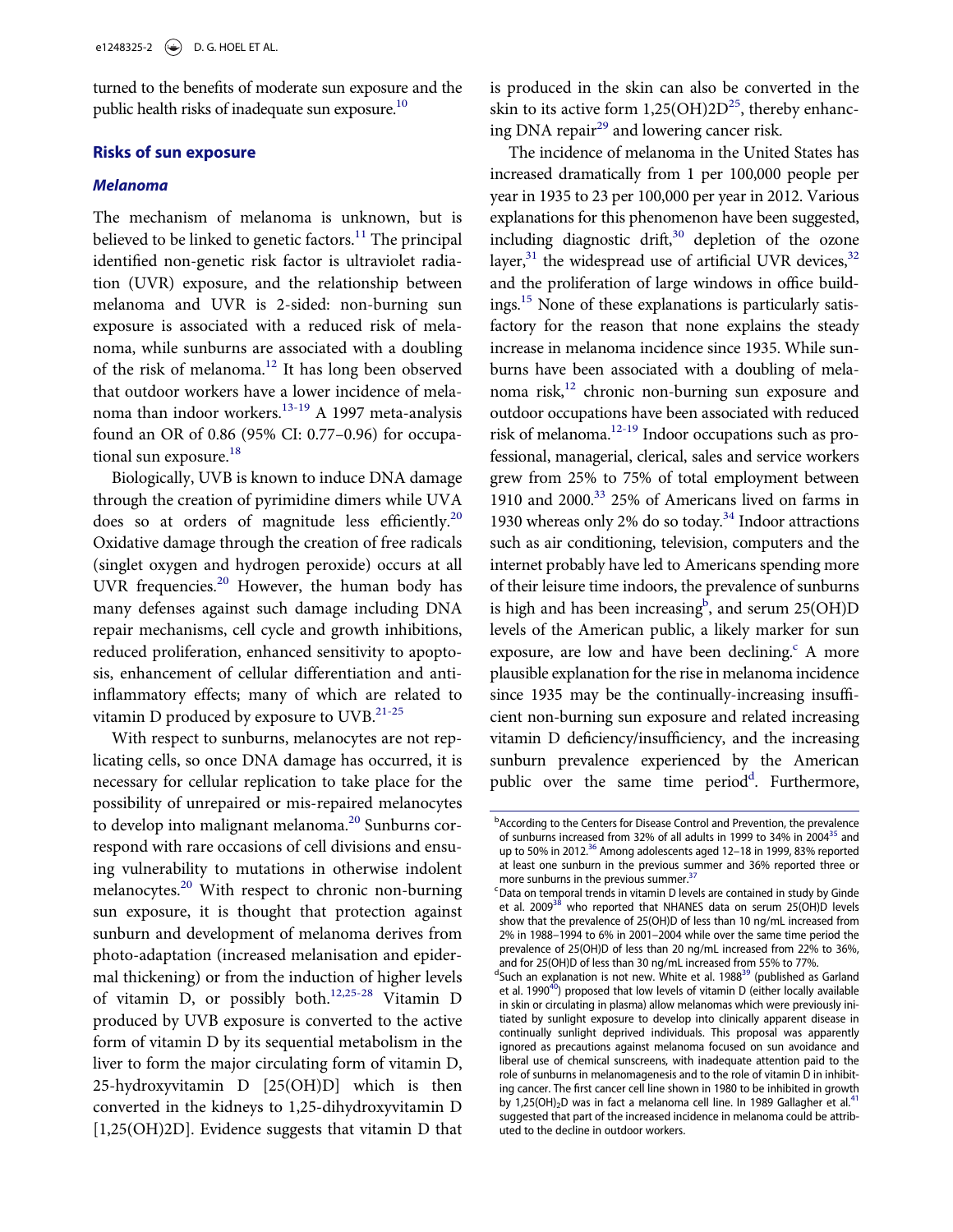epidemiological studies do not indicate any difference in melanoma risk based on the age at which UVR exposure occurs.[12,17,18](#page-12-0) Sunburns appear to be equally risky at any age.<sup>17</sup> The public health messages of the past 50 y to avoid sun exposure and to use chemical sunscreens may have contributed to the rise in melanoma incidence.

We can find no consistent evidence that use of chemical sunscreens reduces the risk of melanoma. Green et al.  $2011<sup>42</sup>$  $2011<sup>42</sup>$  $2011<sup>42</sup>$  found in a prospective study that there may be an association between sunscreen use and reduced risk of melanoma. However, since the participants were told they were participants in a skin cancer prevention trial and were questioned periodically during the trial on their use of sunscreen, the likelihood that they were significantly more diligent in applying sunscreen in accordance with manufacturers' instructions than ordinary users of sunscreen cannot b[e](#page-3-0) discounted. $\epsilon$  In addition, this study took place in a tropical environment, differing significantly from the environments of North America and Europe. Use of a placebo sunscreen was barred by ethical concerns.

Sunscreens do, however, reduce acclimatization to UVR and vitamin D production in the skin.[46](#page-13-5) Since public health authorities recommend liberal use of sunscreens for good health, the labeling of sunscreens should contain a statement about the possibility of vitamin D deficiency that may result from excessive use of sunscreens. Labeling should also state that sunscreens have not been shown to be effective in reducing the risk of melanoma. Sunscreens have been shown in one study to be effective in reducing the risk of squamous cell, but not basal cell, skin cancer.<sup>[47](#page-13-6)</sup>

#### Nonmelanoma skin cancer (NMSC)

There are no official registries for basal cell carcinoma (BCC) or squamous cell carcinoma (SCC), and estimates of the prevalence of these carcinomas vary widely. One group of investigators examined Medicare fee-for-service data, extrapolated to the entire United States population, and estimated that 2,152,500 persons were treated for 3,507,693 NMSCs in 2006.<sup>[48](#page-13-7)</sup> Several of the same investigators estimated that 3,315,554 persons were treated for 5,434,193 NMSCs

in 2012 and revised the 2006 estimates to 2,463,567 persons and 4,013,890 NMSCs.<sup>[49](#page-13-8)</sup> These latter estimates indicated a 14% increase in Medicare NMSCs over the 6-year period 2006–2012 and a 54% increase in non-Medicare NMSCs over the 6-year period. It is not clear in this analysis that all treatments for NMSCs were in fact treatments for malignancies rather than for non-cancerous lesions, and these investigators found the ratio of BCC to SCC to be 1 to 1 instead of the expected 4 to 1. Another recent study $50$  which histologically confirmed all cases but studied only BCCs, calculated based on an analysis of a Kaiser Permanente BCC registry that approximately 2 million BCCs are treated annually in the United States in an undisclosed number of persons. Assuming a 4 to 1 ratio of BCC to SCC, this would indicate that 2.5 million NMSCs are treated annually. This study found that the incidence of BCC increased 17% during the 15-year period from 1998 to 2012.

As with melanoma, sunburns are associated with increased risk of SCC and BCC.<sup>[16,17,51](#page-12-17)</sup> Cumulative sun exposure, which is associated with decreased risk of melanoma, is apparently associated with increased risk of SCC and BCC, although the relationship between cumulative sun exposure and NMSC is not entirely clear. Armstrong and Kricker  $2001^{17}$  $2001^{17}$  $2001^{17}$  found that only SCC, not BCC, is related to total sun exposure, and Rosso et al.  $1998^{52}$  found no association between cumulative lifetime sun exposure and BCC. Kennedy et al.  $2003^{16}$  $2003^{16}$  $2003^{16}$  found a positive association between increasing lifetime sun exposure and the development of SCC and BCC but statistical significance was not always reached after age adjustment. English et al.  $1998^{53}$  $1998^{53}$  $1998^{53}$  found that total time spent outdoors was only weakly associated with SCC. Gallagher et al. 1995a, b<sup>[54,55](#page-13-12)</sup> found no association between cumulative lifetime sun exposure and risk of SCC or BCC, but Gallagher et al. 1995b<sup>[55](#page-13-13)</sup> found that occupational sun exposure in the 10 y prior to diagnosis was associated with increased risk of SCC. Many studies have found increased risk of SCC and to a lesser extent BCC from occupational sun exposure.<sup>[17,51,56,57](#page-12-16)</sup> Alam et al. 2001<sup>58</sup> found that the risk of SCC, but not BCC, is directly related to cumulative total dose of ionizing radiation from x-rays, that SCC may develop on sunexposed areas in people with certain genodermatoses, such as oculocutaneous albinism, that chemical agents such as soot, arsenic and polycyclic hydrocarbons have historically been a major cause of SCC, and that

<span id="page-3-0"></span>eSunscreens are intended to prevent sunburn when used in thickness and frequency recommended by manufacturers or used in setting SPFs. However, studies have shown that the incidence of sunburn is higher or the same in people who almost always use sunscreens compared with those who rarely use sunscreens.<sup>43-45</sup>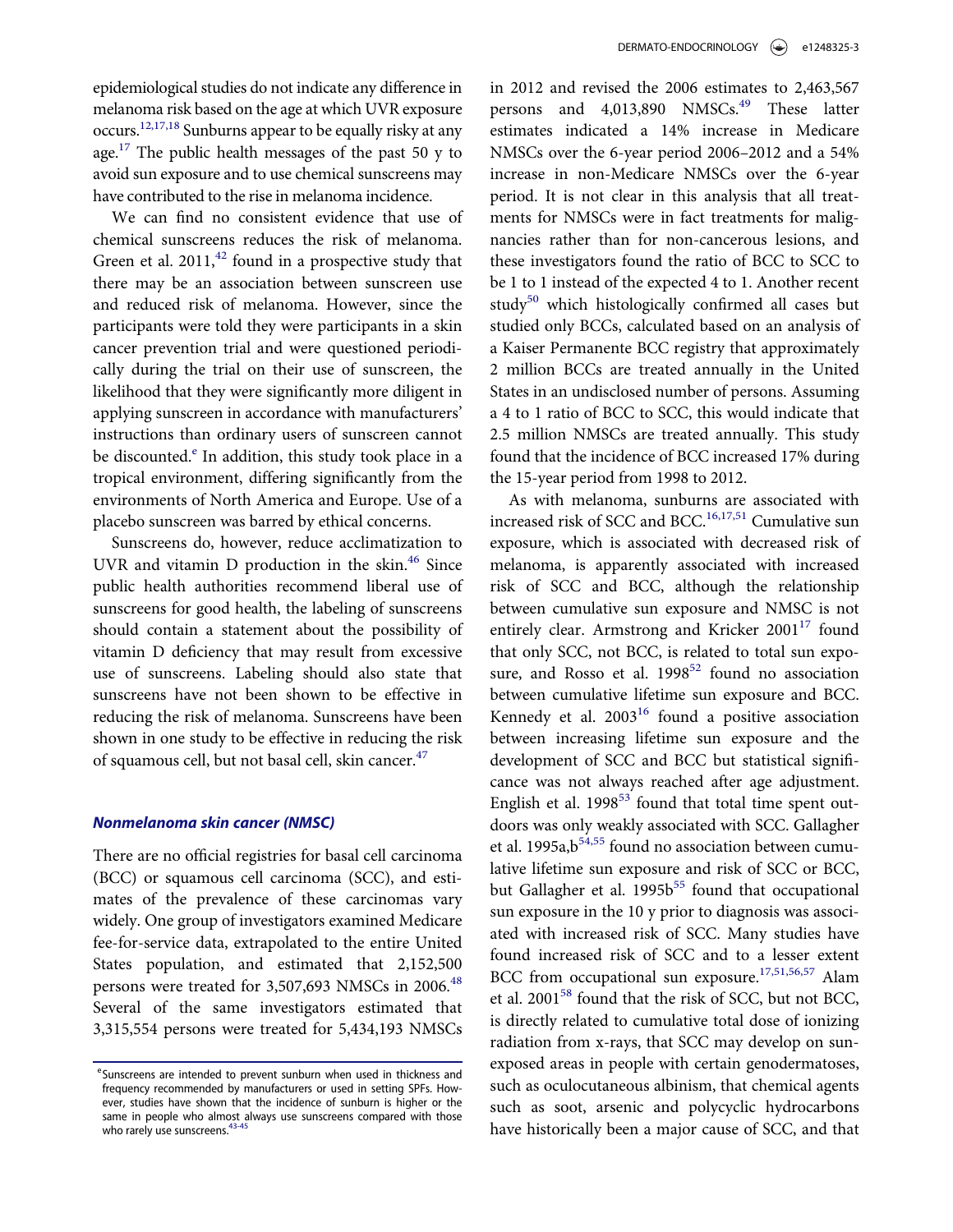human papillomavirus infection has been associated with SCC. The US. Preventive Services Task Force, in its May 2012 Final Recommendation Statement on skin cancer counseling,  $59,60$  stated that studies that measured long-term or total sun exposure had found no association between cumulative sun exposure and either SCC or BCC.

# Benefits of sun exposure; Risks of inadequate sun exposure

#### **General**

Scientific inquiry into the benefits of sun exposure languished for many decades following the observation in the 1920s that farmers in Europe developed nonmelanoma skin cancer on their most sun-exposed areas - their ears, face, nose and backs of their hands.<sup>[61](#page-14-0)</sup> Research on the benefits of sun exposure has accelerated in the past 15 y and particularly in the past 5  $y$ .<sup>[62](#page-14-1)</sup>

#### Vitamin D

#### Biological plausibility

Vitamin D is a hormone and most cells and organs in the human body have a vitamin D receptor, which explains the wide variety of diseases and disorders that have been linked to vitamin D insufficiency in epidemiological studies.<sup>[63](#page-14-2)</sup> The production of vitamin D by UV B radiation, the availability of vitamin D in food and supplements, and the biological plausibility of vitamin D as a mediator for a large variety of favorable health outcomes are well described in the litera-ture.<sup>[22-25,63-65](#page-12-18)</sup>

#### Recommended vitamin D status

<span id="page-4-1"></span><span id="page-4-0"></span>There is considerable controversy within the scientific community regarding optimum 25(OH)D levels for human health. In 2010, the Institute of Medicine defined vitamin D deficiency as 25(OH)D of less than 12 ng/mL and vitamin D insufficiency as 25(OH)D of less than 20 ng/mL $^2$  In 2011, The Endocrine Society defined vitamin D deficiency as 25(OH)D below 20 ng/mL and vitamin D insufficiency as 25(OH)D of 21–29 ng/mL $<sup>66</sup>$  Others have suggested even higher</sup> levels.<sup>[22,67-69](#page-12-18)</sup> A letter signed by many respected vitamin D scientists and physicians recommends 40–60 ng/m $L^{70}$  $L^{70}$  $L^{70}$  which is in line with what the Endocrine Society recommended as the preferred range for health – i.e, a  $25(OH)D$  of  $40-60$  ng/mL.<sup>[66](#page-14-3)</sup> Most

reference laboratories have raised the lower boundary of the normal range to 30 ng/mL $^{68}$ 

## Prevalence of vitamin D deficiency/insufficiency

Ginde et al. 2009<sup>38</sup> reported that NHANES data on serum 25(OH)D levels show that the prevalence of 25 (OH)D of less than 10 ng/mL increased from 2% of the US population in NHANES III (1988–1994) to 6% in NHANES 2001–2004, and that over the same period the prevalence of 25(OH)D of less than 20 ng/ mL increased [f](#page-4-0)rom 22% of the US population to  $36\%$ .<sup>f</sup> The IOM report did not offer a solution to this problem since that was not its purpose; the IOM was charged with determining the DRI of vitamin D supplements and found that there was insufficient scientific evidence on the benefits of vitamin D supplementation to support raising the DRI of vitamin D supplements to more than 600 International Units (IUs) per day.<sup>[g](#page-4-1)</sup> Using the Endocrine Society's definition of vitamin D sufficiency of 30 ng/mL, the level of vitamin D insufficiency increased from 55% of the US population in NHANES III to 77% in NHANES 2001–2004,[38](#page-13-0) which indicates that the vast majority of Americans have an insufficient vitamin D status.

#### Mediators other than vitamin D

Several studies, discussed below, have found that mediators other than vitamin D are or may be involved in the beneficial effects of adequate sun exposure.

# Benefits of vitamin D/sun exposure; Risks of vitamin D insufficiency/inadequate sun exposure

We next examined the health benefits associated with increasing levels of sun exposure and/or circulating serum 25(OH)D and the health risks associated with inadequate sun exposure and/or inadequate serum 25 (OH)D, with particular emphasis on studies published since the 2010 IOM report.

<sup>&</sup>lt;sup>f</sup> The differences between NHANES III and NHANES 2001- 2004 may be attenuated by approximately 4 ng/mL after adjustment for improvements in the serum 25(OH)D assay performance from NHANES III to NHANES 2001- 2004[.71](#page-14-6)

<sup>&</sup>lt;sup>9</sup>The Endocrine Society's 2012 review of the nonskeletal effects of vitamin D also found there was insufficient evidence to support a role of vitamin D supplementation in correcting vitamin D insufficiency.<sup>[66](#page-14-3)</sup>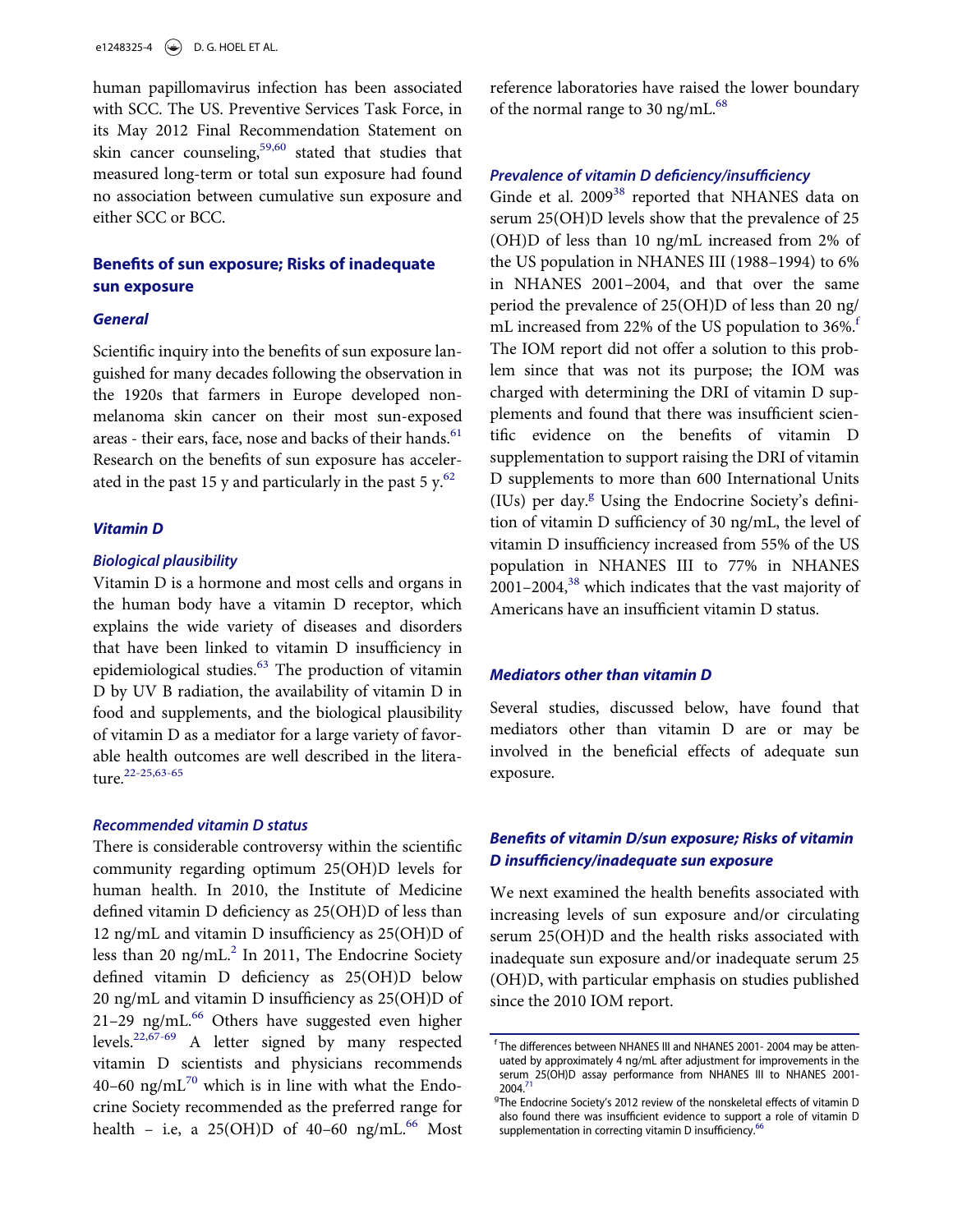## All-cause mortality

Chowdhury et al. 201[472](#page-14-7) performed a meta-analysis of data from 73 cohort studies with 849,000 participants and 22 randomized controlled trials with 31,000 participants. This study found an inverse association of circulating 25(OH)D with risks of death due to cardiovascular diseases, cancer and other causes (RR 1.35, 95% CI 1.22–1.49 for all cause mortality, comparing the bottom third versus top 2-thirds of baseline circulating 25(OH)D distribution), but found that, with respect to possible benefits of vitamin D supplementation, further investigation is required before any widespread supplementation occurs. The prevalence of vitamin D insufficiency (defined as 25(OH)D less than 30 ng/mL) was found to be 69.5% for the United States and 86.4% for Europe. The authors further estimate that 9.4% of all deaths in Europe and 12.8% in the United States could be attributable to vitamin D insufficiency. Other meta analyses include Garland et al.  $2014^{73}$  $2014^{73}$  $2014^{73}$  who pooled the data from 32 studies (30 cohort studies and 2 nested case-control studies) that examined age-adjusted all-cause mortality and serum 25(OH)D levels and found that the overall ageadjusted hazard ratio for all-cause mortality comparing the lowest (0–9 ng/mL) group to the highest (greater than 50 ng/mL) was 1.9 (95% CI 1.6–2.2), indicating that individuals in the lowest group had nearly twice the age-adjusted death rate as those in the highest quantile. Schottker et al.  $2014^{74}$  $2014^{74}$  $2014^{74}$  conducted a meta-analysis of 8 cohort studies with 26,000 participants and found a 1.6-fold higher all-cause mortality in the bottom quintile (25(OH )D approximately <12 ng/mL) compared with the top quintile (25(OH) D approximately  $> 24$  ng/mL) (RR 1.57, 95% CI 1.36–1.81).

Lindqvist et al.  $2014^{75}$  assessed the avoidance of sun exposure as a risk factor for all-cause mortality for 29,518 Swedish women in a prospective 20-year follow-up of the Melanoma In Southern Sweden cohort and found that the population attributable risk for allcause mortality for those habitually avoiding sun exposure was 3%. As compared to the highest sun exposure group, the all-cause mortality rate was doubled (RR 2.0, 95% CI 1.6–2.5) among avoiders of sun exposure and increased by 40% (RR 1.4, 95% CI 1.1–1.7) in those with moderate exposure. The authors noted that Sweden has national guidelines providing restrictive advice on sun exposure habits in order to

lower the risk of skin cancer, and stated that these guidelines may be harmful in terms of overall health of the population. Lindqvist et al.  $2016^{76}$  $2016^{76}$  $2016^{76}$  found that women with active sun exposure habits were mainly at lower risk of cardiovascular disease mortality and other non-cancer mortality, and noted that avoidance of sun exposure is a risk factor for death of a similar magnitude as smoking. "Our finding that avoidance of sun exposure was a risk factor for all-cause death of the same magnitude as smoking is novel."

Afzal et al. 2014<sup>77</sup> conducted a Mendelian randomization analysis showing that genetically low 25(OH)D levels were associated with increased all-cause mortality, but not with cardiovascular mortality. These results confirm that the measured low 25(OH)D levels in the general population associated with increased mortality as indicated in the above meta-analyses are related to vitamin D rather than simply a consequence of poor health or sequestration of vitamin D in adipose tissue, but indicate that some mediator other than vitamin D may be involved in cardiovascular mortality. Afzal et al.  $2014^{77}$  $2014^{77}$  $2014^{77}$  was the first study with sufficient sample size to investigate the association of genetically low 25(OH)D levels with increased mortality.

#### Colorectal cancer

Rebel et al. 2014<sup>[78](#page-14-13)</sup> showed for the first time the causality of the relationship between moderate UVR exposure and primary intestinal tumors in mice. The UVR-induced reduction in intestinal cancer in mice could at least in part be attributed to vitamin D. However, the investigators also found a reduced progression to malignancy as a result of UVR exposure which appeared not to be attributable to vitamin D. Three groups of hairless mice were compared: one on a lowvitamin D diet without vitamin D supplementation or UVR exposure, one on a low-vitamin D diet with vitamin D supplementation but without UVR exposure, and one on a low-vitamin D diet without vitamin D supplementation but with moderate UVR exposure. This permitted the comparison of effects of dietary vitamin D supplementation and UVR exposure. The tumor load (area) was similarly and significantly reduced in both the vitamin D supplementation group and the UVR exposure group, but only the UVR exposure group had a lower percentage of malignant adenocarcinomas. Thus the study provided the first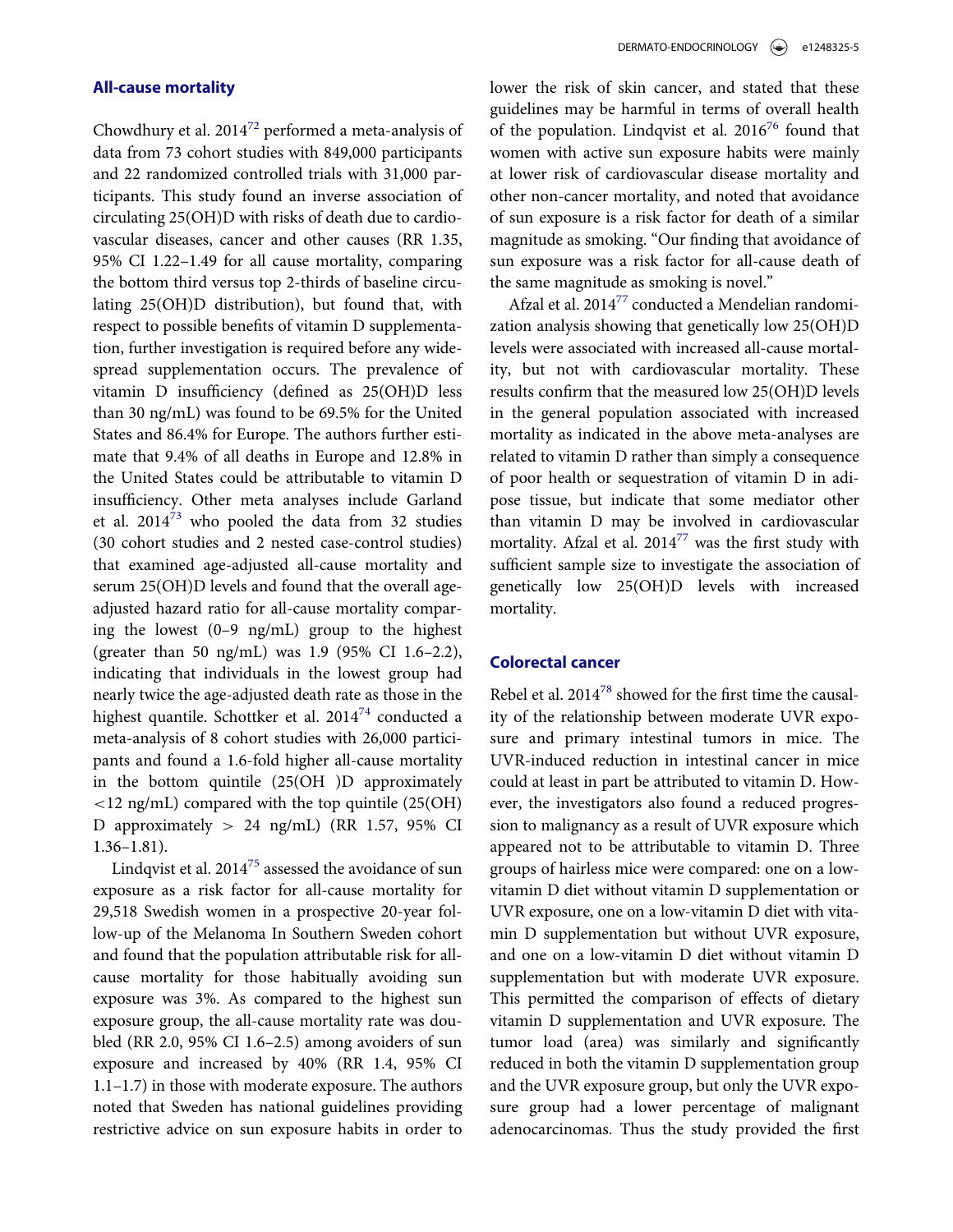experimental evidence that physiologically relevant, moderate UVR exposure can reduce the load of primary intestinal tumors, which reduction can at least in part be explained by an increase in vitamin D status as a comparable reduction in tumor load was observed in the vitamin D supplementation group that had a similar increase in vitamin D status. However, a reduction in malignant progression and growth of adenocarcinomas could not be attributed to vitamin D as these effects were only observed with moderate UVR exposure and not with dietary vitamin D supplementation. Rebel et al.  $2014^{78}$  $2014^{78}$  $2014^{78}$  noted that prior studies had long shown that low exposure to solar UVR is significantly associated with increased risk of colon cancer, and that several recent studies showed that increased risk of colon cancer was significantly associated with prediagnostic low vitamin D status. The 2010 IOM report $^{64}$  acknowledged that epidemiological studies examining associations between vitamin D status and colorectal cancer incidence generally supported an inverse association, but declined to base vitamin D DRI's on colon cancer outcomes because of the paucity and conflicting findings of prospective randomized controlled trials involving vitamin D supplementation. Notably, the most recent, and only observational, study reviewed in the IOM report found no association of vitamin D supplementation with colon cancer risk, but found that patients in the highest quintile of prediagnostic circulating 25(OH)D concentration (more than 40 ng/mL) had a 42% reduced risk of colon cancer as compared to patients with the lowest quintile (less than 10 ng/mL).<sup>[79](#page-14-15)</sup>

## Breast cancer incidence and mortality

Mohr et al.  $2014^{80}$  conducted a meta-analysis of data from 5 studies on the relationship between serum 25 (OH)D levels at time of breast cancer diagnosis and breast cancer mortality which found that patients in the highest quintile of 25(OH)D (more than 32 ng/ mL) had approximately half the death rate from breast cancer as those in the lowest quintile (less than 14 ng/ mL) (HR 0.56; 95% CI: 0.4–0.7). The authors recommended that serum 25(OH)D levels in all breast cancer patients should be restored to the normal range, which the authors defined as 30–80 ng/mL.

Engel et al.  $2010^{81}$  found a 27% reduced risk of breast cancer incidence in women in the highest tertile of 25(OH)D (greater than 27ng/mL) as compared to

the lowest tertile (less than 19.8 ng/mL) in a nested case-control study (OR 0.73; 95% CI: 0.55–0.96). The authors noted that all 6 previous case-control studies on the subject have reported a significant inverse association between serum 25(OH)D levels and breast cancer and that an inverse effect between sun exposure and breast cancer has previously been observed. John et al.  $1999^{82}$  found that women with higher solar UVB exposure in NHANES III had only about half the incidence of breast cancer as those with lower solar exposure (RR 0.50; 95% CI: 0.33–0.80) and Knight et al  $2007^{83}$  $2007^{83}$  $2007^{83}$  found that increasing sun exposure from ages 10 to 19 reduced breast cancer risk by 35% (OR 0.65, 95% CI 0.50–0.85 for the highest quartile of outdoor activities vs. the lowest).

# Non-hodgkins lymphoma, colorectal, prostate and breast cancer, and multiple sclerosis

Van der Rhee et al. 2013<sup>84</sup> noted that the association between solar radiation and reduced cancer mortality in North America was identified more than 60 y ago $85$ and that in 1980 it was hypothesized that vitamin D was the protective factor.<sup>[40](#page-13-2)</sup> The authors conducted a systematic review to verify if epidemiological evidence is in line with the hypothesis that the possible preventive effect of sunlight on cancer is more than just the effect of vitamin D. Vitamin D intake studies were excluded from the review and the authors stated that their review presented the sum of epidemiological knowledge on the influence of sun exposure and circulating 25(OH)D levels on the risk of colorectal cancer, prostate cancer, breast cancer and non-Hodgkin's lymphoma (NHL). They concluded that: 1) there is an inverse association between sun exposure and both colorectal cancer risk and colorectal cancer mortality; 2) there is an inverse association between vitamin D status and both colorectal cancer risk and colorectal cancer mortality; 3) there is a negative association between sun exposure and prostate cancer risk and prostate cancer mortality but not between vitamin D status and prostate cancer risk or mortality; 4) there is an inverse correlation between sun exposure and breast cancer risk and breast cancer mortality, and possibly between 25(OH)D and breast cancer mortality, but studies on the association between 25(OH)D and breast cancer risk are inconclusive; 5) there is a negative association between sun exposure and NHL risk and NHL mortality but not between vitamin D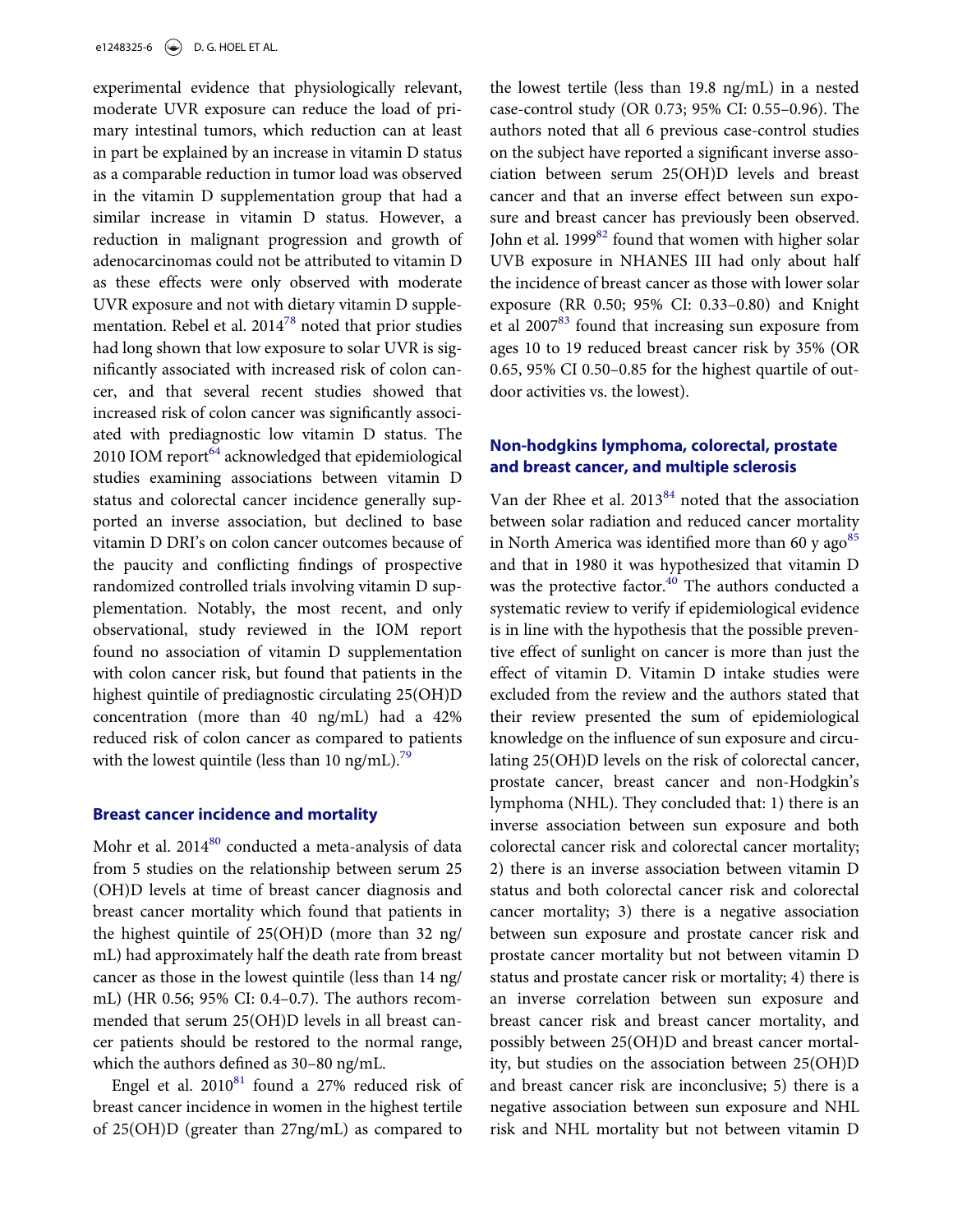status and NHL risk or mortality; 6) there is a negative association between sun exposure and lymphoma risk, but no association between lymphoma risk and vitamin D intake or 25(OH)D levels; and, 7) for multiple sclerosis, both experimental and epidemiological studies show that the preventative role of sun exposure is independent of vitamin D production. The authors concluded that for colorectal cancer and breast cancer the benefit of sun exposure is mediated by high vitamin D levels produced by sun exposure, whereas for prostate cancer, NHL and multiple sclerosis the benefit of sun exposure is independent of vitamin  $D^{84}$  $D^{84}$  $D^{84}$ .

#### Bladder cancer

Zhao et al. 2016<sup>[86](#page-15-1)</sup> found a 30% reduced risk of bladder cancer associated with 25(OH)D concentrations above 30 ng/mL compared to less than 15 ng/mL.

#### Cardiovascular disease (CVD)

Liu et al.  $2014^{87}$  $2014^{87}$  $2014^{87}$  found that hypertension is reduced by UVR-induced nitric oxide independent of vitamin D. They showed that stores of nitrogen oxides in the human skin are mobilized to the systemic circulation by exposure of the body to UVA radiation, causing arterial vasodilation and a resultant decrease in blood pressure independent of vitamin D, confirming the hypothesis of Feelisch et al. 2010.<sup>[88](#page-15-3)</sup> These results correlate with the findings of Afzal et al.  $2014^{77}$  $2014^{77}$  $2014^{77}$  that genetically low 25(OH)D levels were associated with increased all-cause mortality but not with cardiovascular mortality, indicating that a mediator other than vitamin D may be involved in cardiovascular mortal-ity, and with the results of Tunstall-Pedoe et al. 2015<sup>[89](#page-15-4)</sup> challenging vitamin D's alleged role in cardiovascular disease.

#### Metabolic syndrome (MetS) and type 2 diabetes

Vitezova et al.  $2015^{90}$  found that higher 25(OH)D levels were associated with lower prevalence of metabolic syndrome (OR 0.61, 95% CI 0.49–0.77 for more than 30 ng/mL versus less than 20 ng/mL) in the elderly in an analysis of data from 3240 people (median age 71.2 years) imbedded in the Rotterdam Study, a prospective population-based cohort study of middleaged and elderly adults. Importantly, after adjustment for body mass index (BMI), higher 25(OH)D levels were still significantly associated with lower odds of

MetS. Almost concurrent with Vitezova et al. 2015, Clemente-Postigo et al.  $2015<sup>91</sup>$  showed that low 25 (OH)D levels are associated with type 2 diabetes independently of BMI. These findings are important in light of the 2010 IOM report's discounting of the association studies linking low 25(OH)D levels to increased risk of type 2 diabetes on the ground that they may be confounded by obesity, which not only predispose individuals to type 2 diabetes but may also cause lower 25(OH)D levels as a result of sequestration of vitamin D in adipose tissue and possibly other mechanisms. Vitezova et al. 2015 noted that other recent studies had found an inverse association between vitamin D status and MetS in younger populations, but only one other study of older persons had found the association while another study of older persons had not. Neither Vitezova et al. 2015,<sup>[125](#page-16-0)</sup> nor Clemente-Postigo et al. 2015<sup>91</sup> cited Geldenhuys et al.  $2014$ ,  $92$  which found that UVR exposure levels, not vitamin D supplements or 25(OH)D levels, reduced the risk of obesity and type 2 diabetes, indicating that 25(OH) levels may be to some extent a marker for UVR exposure in this regard.

Afzal et al.  $2013^{93}$  measured  $25(OH)D$  levels in 9841 persons of whom 810 developed type 2 diabetes during 29 y of follow-up. The investigators observed an association of low 25(OH)D with increased risk of type 2 diabetes (HR 1.35, 95% CI 1.09–1.66 for lowest (less than 5 ng.mL) vs. highest (more than 20 ng/mL) quartile of 25(OH)D. This finding was substantiated by the authors' meta-analysis of 14 studies representing 16 cohorts with a total of 72,204 participants and 4,877 type 2 diabetes events (HR 1.50, 95% CI 1.33– 1.70 for the bottom vs. top quartile of 25(OH)D). A prior 2011 meta-analysis  $[134 \text{ Mitri } 2011^{94}]$  had shown that individuals with 25(OH)D levels above 25 ng/mL had a 43% lower risk of developing type 2 diabetes (95% CI, 2457%–) compared with individuals with 25(OH)D levels below 14 ng/mL, and that vitamin D supplementation had no effect.

## Alzheimer disease and cognitive decline

Littlejohns et al.  $2014^{95}$  $2014^{95}$  $2014^{95}$  [135] studied a group of 1,658 Americans age 65 and older who were able to walk unaided and who were free of dementia. The participants were followed for 6 y to investigate who went on to develop Alzheimer disease and other forms of dementia. The investigators found that participants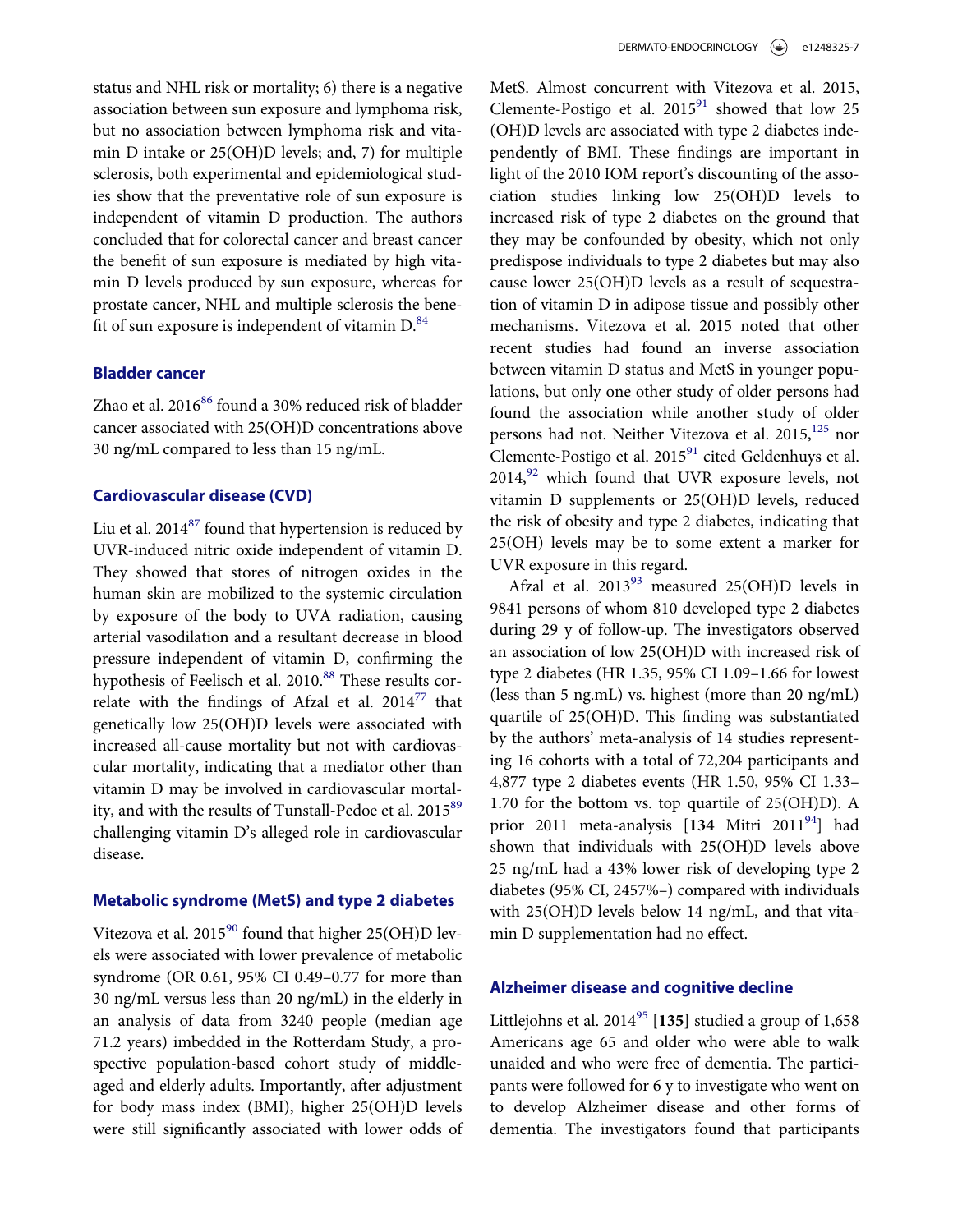with serum 25(OH)D levels below 10 ng/mL were more than twice as likely to develop Alzheimer disease than participants with serum 25(OH)D levels greater than 20 ng/mL (HR 2.22, 95% CI 1.02–4.83) and participants with serum 25(OH)D levels of 10 ng/mL to 20 ng/mL were 69% more likely to develop Alzheimer disease than participants with serum 25(OH)D levels greater than 20 ng/mL (HR 1.69, 95% CI 1.06–2.69). Similar results were obtained for all-cause dementia. According to the authors, this was the first large, prospective, population-based study incorporating a comprehensive adjudicated assessment of dementia and Alzheimer to examine their relationship with vitamin D concentrations. This study confirms other recent studies linking low vitamin D levels with cognitive decline.<sup>[96-102](#page-15-11)</sup>

Keeney et al.  $2013^{96}$  manipulated vitamin D status in middle-age to old-age rats by dietary supplementation with low, moderate and high levels of vitamin D. The results suggested that dietary vitamin D deficiency contributes to significant nitrosative stress in the brain and may promote cognitive decline in middle-age and elderly humans.

Annweiler et al.  $2013^{97}$  $2013^{97}$  $2013^{97}$  was a systematic review and meta-analysis finding that 25(OH)D levels were lower in Alzheimer cases than in controls (summary random effect size 1.40, 95% CI 0.26– 2.54), which means that the probability is about 140% that an individual without Alzheimer would have a higher 25(OH)D level than an individual with Alzheimer if both individuals were chosen at random from a population.

# Multiple sclerosis (MS), type 1 diabetes, rheumatoid arthritis

Wang et al. 2014<sup>[103](#page-15-13)</sup> found that UVR suppressed experimental autoimmune encephalomyelitis (EAE - an animal model of MS), independent of vitamin D production, confirming the conclusions of van der Rhee et al. 2013<sup>[84](#page-14-20)</sup> and the findings of Becklund et al. 2010.[104](#page-15-14) The investigators showed that UVB irradiation did not suppress immune response in the periphery, but suppressed EAE by blocking selectively the infiltration and binding of inflammatory cells into the central nervous system. These findings support the long-held view that the incidence of MS is inversely related to UVR expo-sure.<sup>[105-109](#page-15-15)</sup>

Baarnhielm et al.  $2012^{110}$  was an association study finding that persons with low UVR exposure had a significantly increased risk of MS compared with those who reported the highest exposure (OR 2.2, 95% CI 1.5–3.3), and that this association persisted after adjustment for vitamin D status. Wang et al.  $2014^{103}$  $2014^{103}$  $2014^{103}$ and Baarnhielm et al.  $2012^{110}$  confirmed the conclusions of van der Rhee et al.  $2013^{83}$  $2013^{83}$  $2013^{83}$  that sun exposure reduces the risk of MS through pathways independent of vitamin D.

Ponsonby et al. 2005<sup>108</sup> stated that genetic factors appear to be involved in MS, but the low concordance among identical twins for  $MS<sup>111</sup>$  $MS<sup>111</sup>$  $MS<sup>111</sup>$  and trends of increasing incidence of MS over time $112$  suggest environmental factors are also important determinants, and that UVR exposure may be one factor that can attenuate MS through several mechanisms and that some the pathways are independent of vitamin D. Similar conclusions were made about 2 other autoimmune diseases, type 1 diabetes and rheumatoid arthritis. The authors concluded that it was critical to consider the benefits of sun exposure as well as the risks, and to provide information to the public on the minimum sun exposure required for beneficial health effects as well as the maximal sun exposure to avoid the adverse health effects associated with excessive sun exposure. Mokry et al.  $2015^{113}$  was a Mendelian randomization analysis showing that genetically low 25(OH)D levels were associated with increased risk of MS. Jalkanen et al.  $2015^{114}$  found a high level of vitamin D deficiency during pregnancy in MS patients.

Jacobsen et al. 2015<sup>115</sup> found that more sun exposure in the third gestational trimester was associated with lower risk of type 1 diabetes in male children. Sawah et al.  $2016^{116}$  $2016^{116}$  $2016^{116}$  found a high prevalence of vitamin D deficiency (25(OH)D levels less than 20 ng/ mL) in children and adolescents with type 1 diabetes. Kostoglou-Athanassiou et al.  $2012^{117}$  found a high prevalence vitamin D deficiency in patients with rheumatoid arthritis.

## Psoriasis

Gisondi et al.  $2012^{118}$  $2012^{118}$  $2012^{118}$  found that the prevalence of 25(OH)D of less than 20 ng/mL was 57.8% in patients with psoriasis vs. 29.7% in healthy controls, and that in a logistic regression analysis, vitamin D deficiency was associated with psoriasis independently of other factors (OR 2.50, 95% CI 1.18–4.89).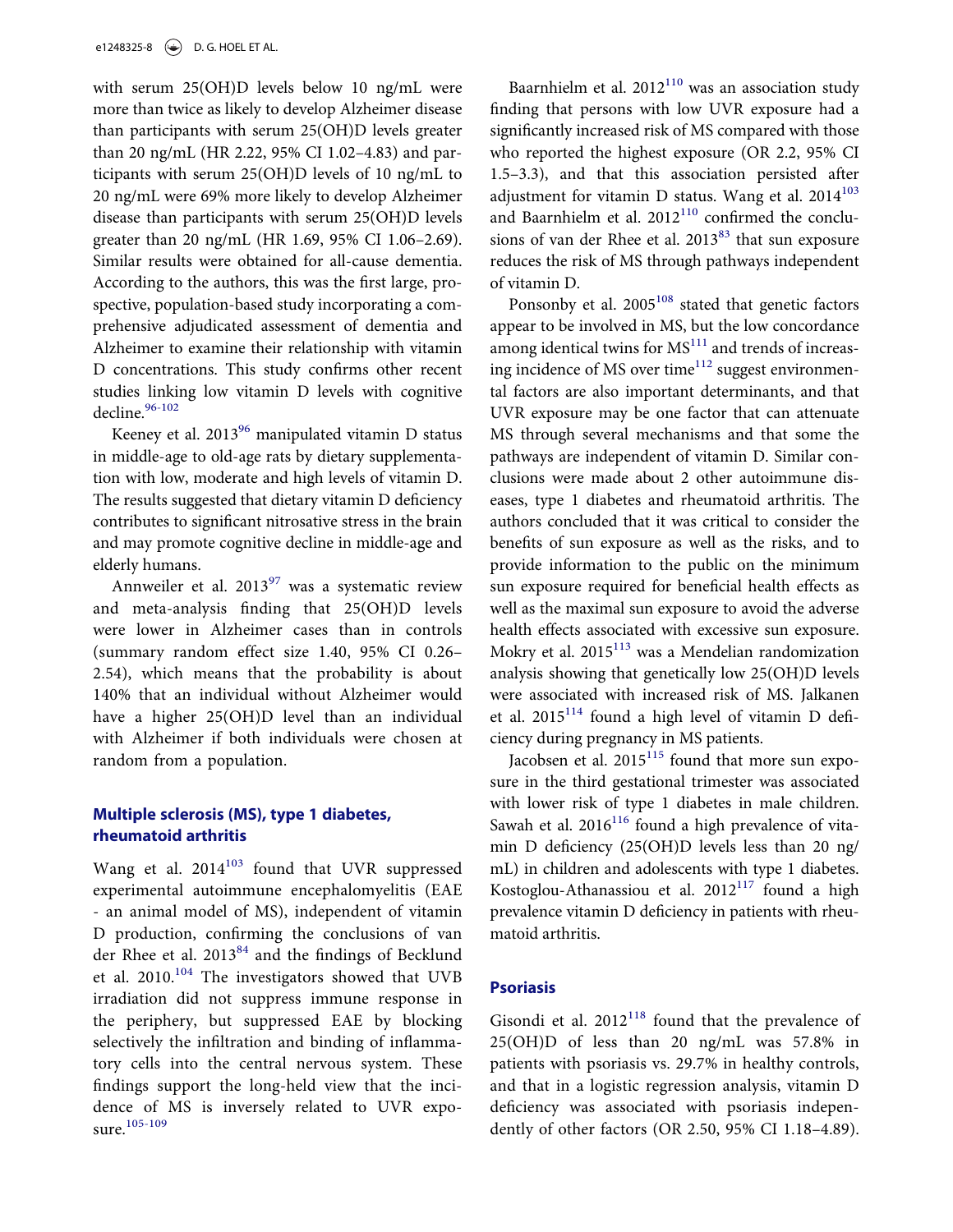The investigators noted that topical vitamin D derivatives and UVB radiation are used in the treatment of psoriasis. Vitamin D status was found to be unrelated to levels of self-reported sun exposure, but the measure used for sun exposure, which was minutes per day of sun exposure from March to September, may not have been appropriate for vitamin D production since it apparently did not include the time of day or the area of skin exposed.

#### Liver disease

Gorman et al.  $2015^{119}$  in a review stated that a large number of studies in recent Years<sup>92,120,121</sup> have shown that exposure to UVR has the potential to curtail the development of non-alcoholic fatty liver disease (NAFLD) through vitamin D dependent and vitamin D independent mechanisms. The authors noted that most observational studies support an inverse association between serum 25(OH)D levels and NAFLD, but that vitamin D supplementation did not produce the same results. The authors further stated that circulating vitamin D levels may represent a proxy for bodily exposure to sunlight<sup>[122](#page-16-12)</sup> explaining the observation that mediators induced by sun exposure other than vitamin D may play important roles in curtailing NAFLD.

#### Statin intolerance and muscle pain, weakness

Khayznikov et al. 2015<sup>[67](#page-14-21)</sup> found that statin intolerance because of myalgia, myositis, myopathy, or myonecrosis associated with serum 25(OH)D less than 23 ng/mL can be resolved with vitamin D supplementation raising serum 25(OH)D to 53 ng/ mL. Aleksic et al.  $2015^{123}$  $2015^{123}$  $2015^{123}$  found that low vitamin D levels are a potentially significant and correctible risk factor for statin-related myopathy, especially in African-Americans.

# Macular degeneration

Millen et al. 2015<sup>124</sup> observed a 6.7-fold increased risk of age-related macular degeneration (AMD) among women with serum 25(OH)D levels less than 12 ng/ mL who also had genetic risk for AMD, and noted that previous studies had found that decreased odds of AMD are associated with high compared to low concentrations of 25(OH)D.

## Dental caries in infants

Schroth et al.  $2014^{125}$  $2014^{125}$  $2014^{125}$  found that low prenatal  $25(OH)$ D concenratations were associated with increased risk of dental caries among offspring in the first year of life.

## Reverse causation

Autier et al.  $2014^{126}$  suggested that low serum 25(OH) D levels may be the result rather than the cause of diseases associated with low serum 25(OH)D levels in observational studies (reverse causation). The authors offer little evidence to support such a hypothesis, and it is contraindicated by the prospective nature of many of the studies linking serum 25(OH)D levels with health outcomes, by Mendelian randomization studies<sup>[77,113](#page-14-12)</sup> and by the body of knowledge concerning the bioactivity of vitamin D, particularly its cancerinhibiting properties.

#### **Obesity**

Geldenhuys et al.  $2014^{92}$  suggests that UVR exposure may be an effective means of suppressing the development of obesity and metabolic syndrome through mechanisms that are independent of vitamin D but dependent on other UVR-induced mediators such as nitric oxide. This study investigated whether UVR and/or vitamin D supplementation had an effect on the development of obesity and type 2 diabetes in mice fed a high-fat diet, and found that UVR significantly suppressed weight gain but vitamin D supplementation did not. These results indicate that low vitamin D status in obese persons may only be a marker for low UVR exposure or a result of sequestration of vitamin D in adipose tissue, and provide a new view of previous studies showing a consistent association between increasing body mass index and lower serum 25(OH)D levels.<sup>[127](#page-16-16)</sup>

## Myopia

French et al.  $2015^{128}$  $2015^{128}$  $2015^{128}$  was a review stating that recent epidemiological evidence suggests that children who spend more time outdoors are less likely to be or to become myopic, irrespective of how much near work they do or whether their parents are myopic. The likely mechanism for this protective effect is visible light stimulating release of dopamine from the retina, which inhibits increased axial elongation, the structural basis of myopia.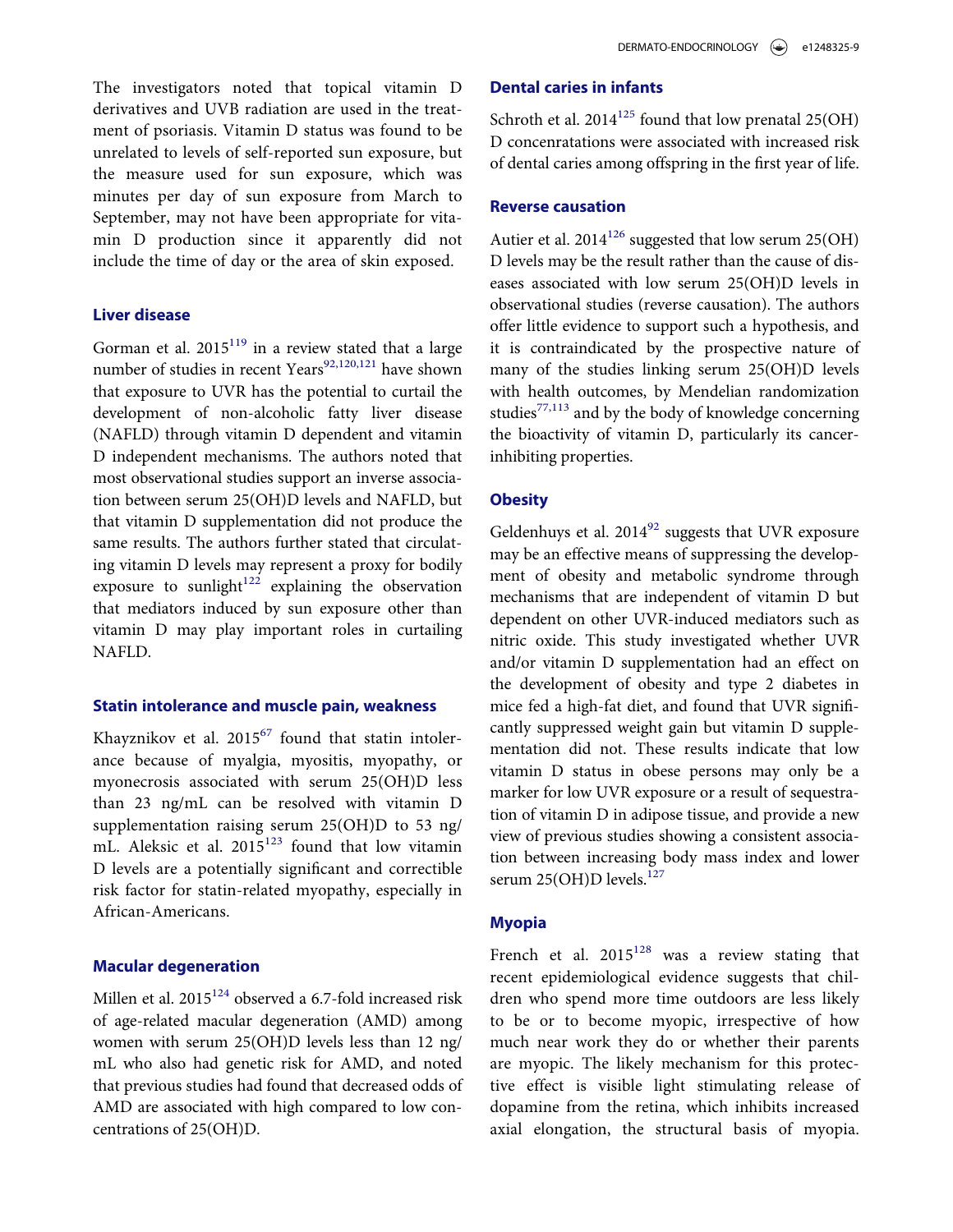The authors describe the effect of time outdoors on the risk of myopia as robust. The prevalence of myopia in the US in persons 12 to 54 y old increased 66% between 1971–1972 and 1999–2004, from 25.0% to 41.6%, according to the National Eye Institute of the National Institutes of Health.[129,130](#page-16-18) For African Americans, the increase was 157.7%.<sup>[130](#page-16-19)</sup> This high prevalence of myopia presents a major public health problem since, in addition to requiring corrective lenses, myopia poses substantially increased risk of retinal detachment, glaucoma, macular degeneration, amblyopia and cataracts.[131,132](#page-17-0)

#### Other benefits of sun exposure

Lambert et al.  $2002^{133}$  $2002^{133}$  $2002^{133}$  suggested that the prevailing amount of sunlight affects brain serotonergic activity. Deficiencies in serotonin and brain serotonergic activity have been linked to sudden infant death syndrome, $^{134}$  $^{134}$  $^{134}$  seasonal affective disorder, $^{133}$  $^{133}$  $^{133}$  depres-sion,<sup>[135](#page-17-3)</sup> schizophrenia,<sup>[136](#page-17-4)</sup> Alzheimer disease,<sup>[137](#page-17-5)</sup> and migraine headaches.<sup>[138](#page-17-6)</sup> Beta-endorphin, a neuorohormone that acts as an analgesic, has been known for many years to be released in the human body by exercise,<sup>[139](#page-17-7)</sup> producing a feeling of wellbeing similar to the feeling of wellbeing induced by sun exposure. A recent study showed that UVR exposure significantly raised circulating plasma  $\beta$ -endorphin levels in a UV-exposure mouse model, leading to suggestions that UVR exposure is addictive. $140$ Alternatively, the release of  $\beta$ -endorphins by sun exposure could be a natural reward mechanism encouraging sun exposure.

The benefits of serotonin and  $\beta$ -endorphin, as well as the effects of sun exposure on melatonin, photodegradation of folic acid, immunumodulation, photoadaptation, and circadian clocks, are reviewed in van der Rhee et al. 2016.<sup>10</sup>

#### Vitamin D supplements vs. sun exposure

<span id="page-10-0"></span>In light of the studies discussed in this review that found health outcomes related to sun exposure independent of vitamin D, health outcomes dependent on serum 25(OH)D levels but not vitamin D supplementation, and health outcomes dependent on mediators other than vitamin D, it is apparent that vitamin D supplements are not an effective substitute for adequate sun exposure.

# Balancing the risks of moderate non-burning sun exposure against the risks of inadequate sun exposure

The only identified risk associated with the amount of non-burning sun exposure needed to achieve serum 25(OH)D levels of 30 ng/mL is some possible increased risk of nonmelanoma skin cancer. The amount of sun exposure required to produce this level of vitamin D varies among individuals and according to time of year, time of day and latitude. W[h](#page-10-0)ite people with Type II skinsh at 40 degrees latitude can obtain their annual requirements of vitamin D by spending about 15 minutes in the sun with face, arms and legs exposed (half that time if in a bathing suit) 2 to 3 times a week between 11 a.m. and 3 p.m. during the months of May through October.<sup>[141](#page-17-9)</sup> In comparison, nonmelanoma skin cancer is associated with many thousands or tens of thousands of cumulated hours of lifetime sun exposure.<sup>[16,52,53](#page-12-17)</sup> Moreover, inadequate acclimatization to UVR in daily life carries the risk of sunburn and corresponding increased risk of both nonmelanoma skin cancer and melanoma.

The risks of inadequate non-burning sun exposure include increased risks of all-cause mortality, colorectal cancer, breast cancer, non-Hodgkins lymphoma, prostate cancer, pancreatic cancer, hypertension, cardiovascular disease, metabolic syndrome, type 2 diabetes, obesity, Alzheimer disease, multiple sclerosis, type 1 diabetes, rheumatoid arthritis, psoriasis, non-alcoholic fatty liver disease, statin intolerance, macular degeneration and myopia.

People with darker skins require more time in the sun to produce their requirements of vitamin D but also have lower risks of nonmelanoma skin cancer, and people with Type I skins, who are unable to tan, require less time in the sun but have higher risks of nonmelanoma skin cancer. All persons should avoid sunburns, which are associated with substantial increased risk of melanoma and nonmelanoma skin cancer.

<sup>&</sup>lt;sup>h</sup>There are 6 categories of skin on the Fitzpatrick Scale: Type I Very Fair White always burns, never tans;Type II Fair White - usually burns, tans minimally; Type III Cream White – sometimes mild burn, gradually tans; Type IV Brown – rarely burns, tans with ease; Type V Dark Brown – very rarely burns, tans very easily; Type VI Black – never burns, tans very easily.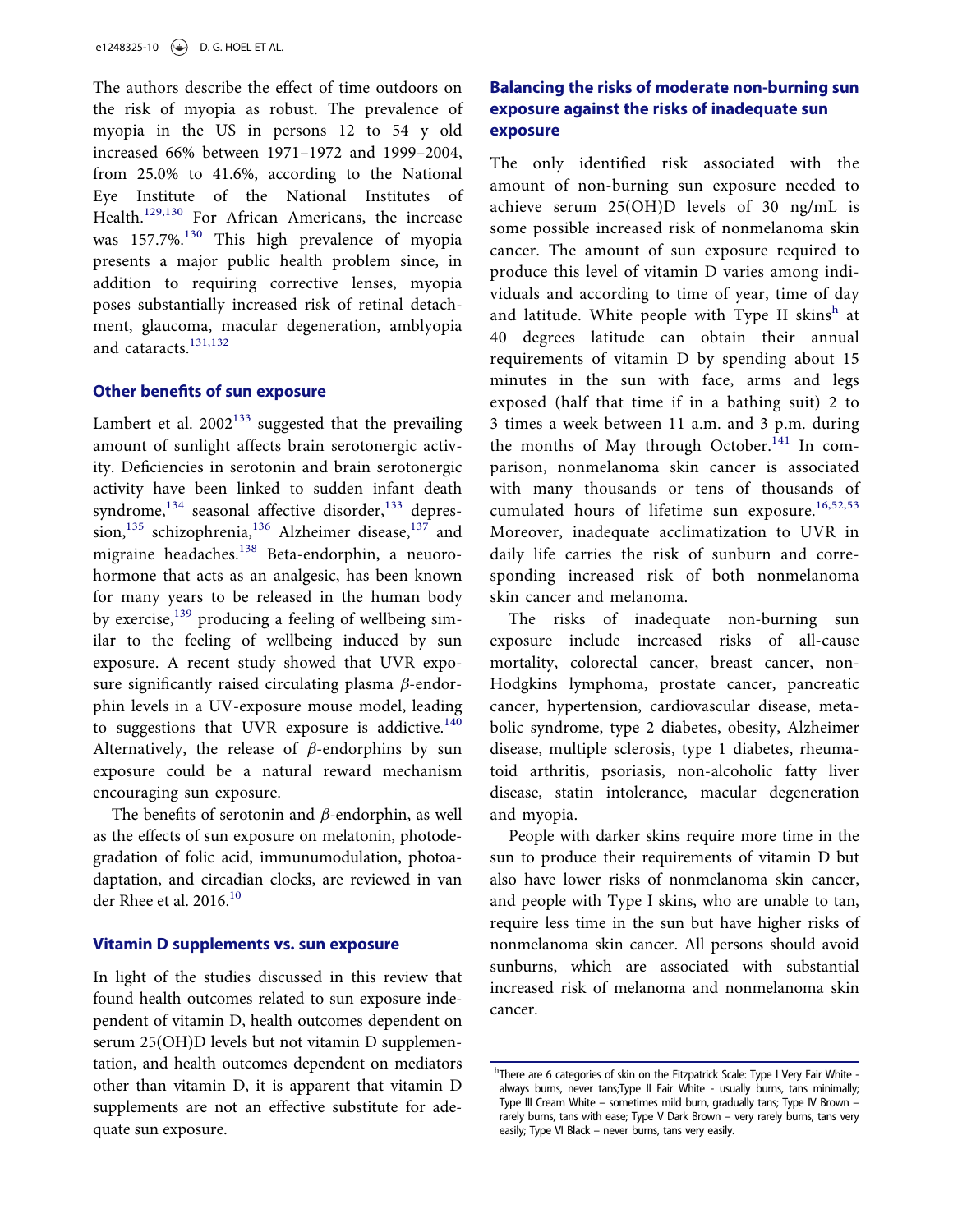## **Conclusions**

<span id="page-11-1"></span><span id="page-11-0"></span>Insufficient sun exposure has become a major public health problem, demanding an immediate change in the current sun-avoidance public health advice. The degree of change needed is small but critically important. The public must be advised to obtain enough sun exposure and vitamin D supplementation to maintain a serum 25(OH)D level of at least 30 ng/mL. The skin has a large capacity to produce vitamin D and a single whole body exposure to an amount of sunlight that is equal to 1 minimal erythemal dose is equivalent to ingesting approximately 15,000–20,000 IUs of vitamin D. Therefore to produce an equivalent of 4000 IUs of vitamin D a day would require that 50% of the body surface be exposed to 0.5 MEDs. To achieve a blood level of at least 30 ng/ML would require ingesting 2000 IUs of vitamin D daily which would be equivalent to 25% of the body surface exposed to 0.5 MEDs 2-3 times a week. $24$  The amount of sun exposure required to achieve an MED depends on skin pigmentation, latitude, time of day and time of year. Warnings on the dangers of sunburn at any age should be emphasized. Periodic testing of serum 25(OH)D levels is also reasonable especially at the end of the summer which is when the blood level of 25(OH)D is at its highest level. $141$ 

#### <span id="page-11-10"></span><span id="page-11-7"></span><span id="page-11-2"></span>Abbreviations

<span id="page-11-5"></span><span id="page-11-4"></span><span id="page-11-3"></span>

| 5(OH)D      | 25-hydroxyvitamin D                |
|-------------|------------------------------------|
| <b>BCC</b>  | basil cell carcinoma               |
| СI          | confidence interval                |
| <b>CVD</b>  | cardiovascular disease             |
| <b>HR</b>   | hazard ratio                       |
| ΙU          | international units                |
| MS          | multiple sclerosis                 |
| <b>NMSC</b> | non-melanoma skin cancer           |
| ng/mL       | nanograms per milliliter           |
| NHL         | non-Hodgkins lymphoma              |
| <b>OR</b>   | odds ratio                         |
| RR.         | relative risk                      |
| <b>SCC</b>  | squamous cell carcinoma            |
| UVR         | Ultraviolet Radiation (290-400 nm) |
| UVA         | Ultraviolet-A (316-400 nm)         |
| UVB         | Ultraviolet-B (290-315 nm)         |
|             |                                    |

#### <span id="page-11-9"></span><span id="page-11-8"></span><span id="page-11-6"></span>Disclosure of potential conflicts of interest

No potential conflicts of interest were disclosed.

#### **ORCID**

#### Michael F. Holick **b** <http://orcid.org/0000-0001-6023-9062>

#### **References**

- [1] The Surgeon General's Call to Action to Prevent Skin Cancer, U.S. Department of Health and Human Resources, Office of the Surgeon General, Washington, D.C; 2014. [http://www.surgeongeneral.gov;](http://www.surgeongeneral.gov) Sun Exposure, Centers for Disease Control and Prevention [http://wwwnc.cdc.gov/](http://wwwnc.cdc.gov/travel/page/sun-exposure) [travel/page/sun-exposure](http://wwwnc.cdc.gov/travel/page/sun-exposure); Guidelines for School Programs to Prevent Skin Cancer, Centers for Disease Control and Prevention [http://www.cdc.gov/cancer/skin/what\\_cdc\\_is \\_](http://www.cdc.gov/cancer/skin/what_cdc_is_doing/guidelines.htm) [doing/guidelines.htm](http://www.cdc.gov/cancer/skin/what_cdc_is_doing/guidelines.htm); How Can I Protect My Children from the Sun?, Centers for Disease Control and Prevention, [http://www.cdc.gov/cancer/skin/basic\\_info/children.htm](http://www.cdc.gov/cancer/skin/basic_info/children.htm); What Can I Do to Reduce My Risk of Skin Cancer?, Centers for Disease Control and Prevention [http://cdc.gov/can](http://cdc.gov/cancer/skin/basic_info/prevention.htm) [cer/skin/basic\\_info/prevention.htm](http://cdc.gov/cancer/skin/basic_info/prevention.htm).
- [2] Institute of Medicine. Dietary Reference Intakes for Calcium and Vitamin D, pages S-11 and 8–7. National Academies Press. 2010.
- [3] Looker AC, Johnson CL, Lacher DA, Pfeiffer CM, Schleicher RL, Sempos CT. Vitamin D Status: United States, 2001–2006. NCHS Data Brief, No. 59, March 2011.
- [4] Huldshinsky K. Heilung von rachitis durch kunstlich hohen-sonne. Deut Med Wochenscher 1919; 45:712-3; http://dx.doi.org/[10.1055/s-0028-1137830 Huldshinsky](http://dx.doi.org/10.1055/s-0028-1137830) [K. The ultra-violet light treatment of rickets. Alpine](http://dx.doi.org/10.1055/s-0028-1137830) [Press New Jersey, USA 1928, 3-19.](http://dx.doi.org/10.1055/s-0028-1137830)
- [5] Hess AF, Unger LL. The cure of infantile rickets by sunlight. JAMA 1921; 77:39-41.
- [6] Steenbock H, Black A. Fat-soluble vitamins XXIII. The induction of growth-promoting and calcifying properties in fats and their unsaponifiable constituents by exposure to light. J Biol Chem 1925; 64:263-98.
- [7] Askew FA, Bourdillon RB, Bruce HM, Jenkins RGC, Webster TA. The distillation of vitamin D. Proc R Soc 1931; B107:76-90.
- [8] Albert MR, Ostheimer KG. The evolution of current medical and popular attitudes toward ultraviolet light exposure: part 3. J Am Acad Dermatol 2003; 49:1096- 106; PMID[:14639391; http://dx.doi.org/10.1016/S0190-](http://dx.doi.org/10.1016/S0190-9622(03)00021-5) [9622\(03\)00021-5](http://dx.doi.org/10.1016/S0190-9622(03)00021-5)
- [9] Shaath NA. Evolution of modern sunscreen chemicals. In:Lowe NJ, Shaath NA, editors. Sunscreens: development, evaluation and regulatory aspects. New York: M. Dekker. 1990:3-35.
- [10] van der Rhee H, de Vries E, Coomans C, van de Velde P, Coebergh JW. Sunlight: For better or for worse? A review of positive and negative effects of sun exposure. Cancer Res Front 2016: 2:156-83; http://dx.doi.org/ [10.17980/2016.156](http://dx.doi.org/10.17980/2016.156)
- [11] Nelson AA, Tsao H. Melanoma and genetics. Clinics in Dermatol 2009; 27:46-52; http://dx.doi.org[/10.1016/j.](http://dx.doi.org/10.1016/j.clindermatol.2008.09.005) [clindermatol.2008.09.005](http://dx.doi.org/10.1016/j.clindermatol.2008.09.005)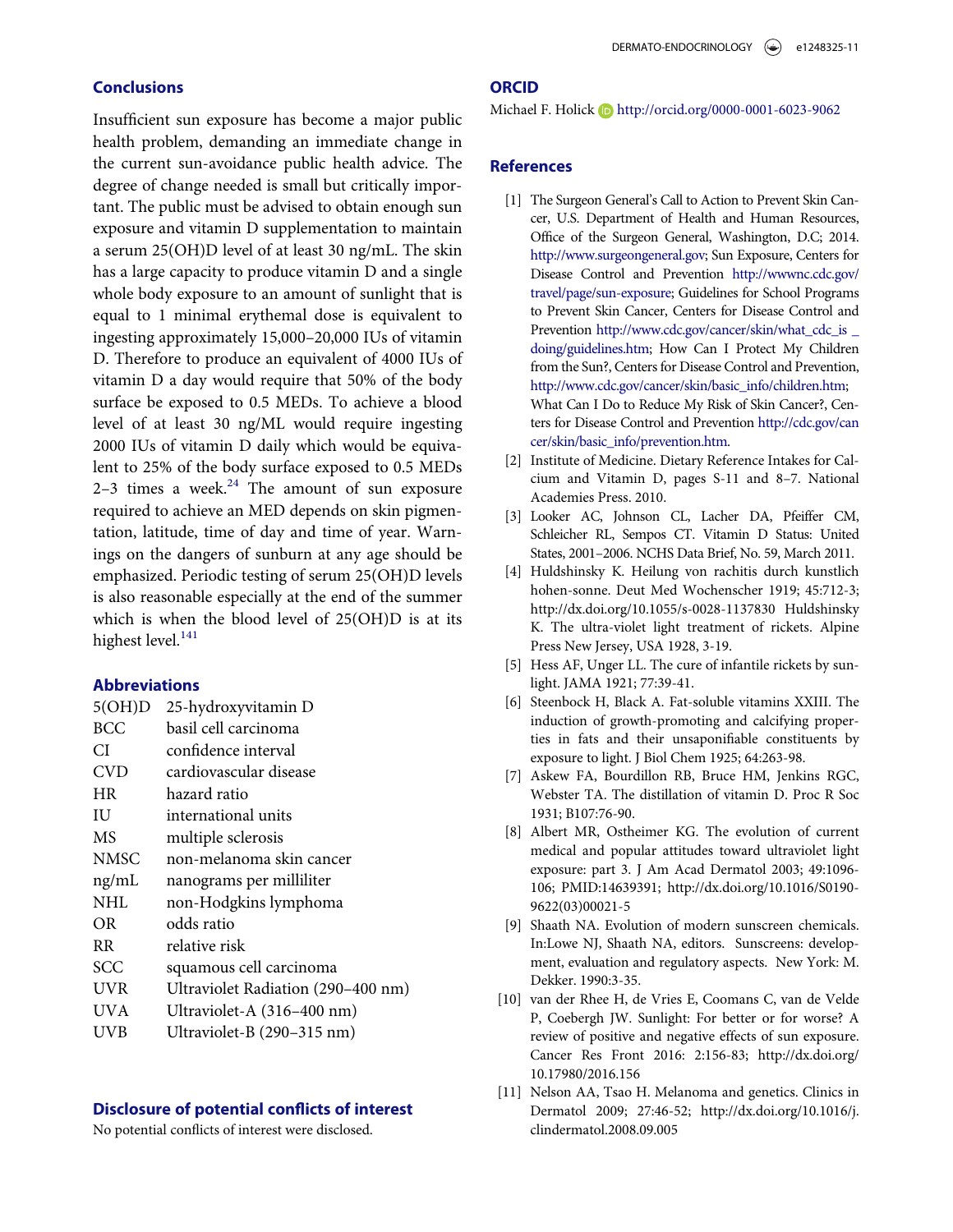- <span id="page-12-5"></span><span id="page-12-0"></span>[12] Gandini S, Sera F, Cattaruzza MS, Pasquini P, Abeni D, Boyle P, Melchi CF. Meta-analysis of risk factors for cutaneous melanoma: II. Sun exposure. Eur J Cancer 2005; 41:45-60; PMID:[15617990; http://dx.doi.org/](http://dx.doi.org/15617990) [10.1016/j.ejca.2004.10.016](http://dx.doi.org/10.1016/j.ejca.2004.10.016)
- <span id="page-12-1"></span>[13] Vuong K, McGeechan K, Armstrong BK, AMFS Investigators, GEM Investigators, Cust AE. Occupational sun exposure and risk of melanoma according to anatomical site. Int J Cancer 2014; 134:2735-41; PMID:[24288300;](http://dx.doi.org/24288300) <http://dx.doi.org/10.1002/ijc.28603>
- [14] Moan J, Porojnicu AC, DAhlback A, Setlow RB. Addressing the health benefits and risks, involving vitamin D or skin cancer, of increased sun exposure. PNAS 2008; 105:668-73; PMID:[18180454; http://dx.doi.org/](http://dx.doi.org/18180454) [10.1073/pnas.0710615105](http://dx.doi.org/10.1073/pnas.0710615105)
- <span id="page-12-10"></span>[15] Godar DE, Landry RJ, Lucas AD. Increased UVA exposures and decreased cutaneous Vitamin  $D_3$  levels may be responsible for the increasing incidence of melanoma. Med Hypoth 2009; 72:434-43; http://dx.doi.org/ [10.1016/j.mehy.2008.09.056](http://dx.doi.org/10.1016/j.mehy.2008.09.056)
- <span id="page-12-17"></span>[16] Kennedy C, Bajdik CD, Willemze R, de Gruijl FR, Bavinck JNB. The influence of painful sunburns and lifetime sun exposure on the risk of actinic keratoses, seborrheic warts, melanocytic nevi, atypical nevi, and skin cancer. J Invest Dermatol 2003; 120:1087-93; PMID:[12787139; http://dx.doi.org/](http://dx.doi.org/12787139) [10.1046/j.1523-1747.2003.12246.x](http://dx.doi.org/10.1046/j.1523-1747.2003.12246.x)
- <span id="page-12-16"></span><span id="page-12-6"></span>[17] Armstrong BK, Kricker A. The epidemiology of UV induced skin cancer. J Photochem Photobiol 2001; 63:8- 18; http://dx.doi.org/[10.1016/S1011-1344\(01\)00198-1](http://dx.doi.org/10.1016/S1011-1344(01)00198-1)
- <span id="page-12-7"></span><span id="page-12-2"></span>[18] Elwood JM, Jopson J. Melanoma and sun exposure: An overview of published studies. Int J Cancer 1997; 73:198-203; PMID[:9335442; http://dx.doi.org/10.1002/](http://dx.doi.org/10.1002/(SICI)1097-0215(19971009)73:2%3c198::AID-IJC6%3e3.0.CO;2-R) [\(SICI\)1097-0215\(19971009\)73:2%3c198::AID-IJC6](http://dx.doi.org/10.1002/(SICI)1097-0215(19971009)73:2%3c198::AID-IJC6%3e3.0.CO;2-R)% [3e3.0.CO;2-R](http://dx.doi.org/10.1002/(SICI)1097-0215(19971009)73:2%3c198::AID-IJC6%3e3.0.CO;2-R)
- <span id="page-12-8"></span>[19] Green AC, O'Rourke MGE. Cutaneous malignant melanoma in association with other skin cancers. JNCI 1985; 74:977-80; PMID:[3858585](http://dx.doi.org/3858585)
- <span id="page-12-9"></span><span id="page-12-3"></span>[20] van Schanke A, Jongsma MJ, Bisschop R, van Venrooij GMCAL, Rebel H, de Gruijl FR. Single UVB overexposure stimulates melanocyte proliferation in murine skin, in contrast to fractionated or UVA-1 exposure. J Invest Dermatol 2005; 124:241-7; PMID[:15654980; http://dx.](http://dx.doi.org/15654980) [doi.org/10.1111/j.0022-202X.2004.23551.x](http://dx.doi.org/10.1111/j.0022-202X.2004.23551.x)
- <span id="page-12-11"></span><span id="page-12-4"></span>[21] Institute of Medicine. Dietary Reference Intakes for Calcium and Vitamin D, Chapter 3. National Academies Press. 2010:91-92.
- <span id="page-12-18"></span><span id="page-12-12"></span>[22] Holick MF. Vitamin D Physiology, Molecular Biology, and Clinical Applications, Second Ed. Humana Press 2010.
- <span id="page-12-13"></span>[23] Rosen CJ, Adams JS, Bikle DD, Black DM, Demay MB, Manson JE, Murad MH, Kovacs CS. The nonskeletal effects of vitamin D: An endocrine society scientific statement. Endocrine Reviews 2012; 33:456-92; PMID[:22596255;](http://dx.doi.org/22596255) <http://dx.doi.org/10.1210/er.2012-1000>
- <span id="page-12-19"></span><span id="page-12-15"></span><span id="page-12-14"></span>[24] Wacker M, Holick MF. Sunlight and vitamin D: A global perspective for health. Dermato-Endocrinol 2013; 5:51-108; http://dx.doi.org/[10.4161/derm.24494](http://dx.doi.org/10.4161/derm.24494)
- [25] Bikle DD. The Vitamin D Receptor: A Tumor Suppressor in Skin. Sunlight, Vitamin D and Skin Cancer, Chapter 16, Second Edition. Jorg Reichrath, editor. Landes Bioscience and Springer Science+Business Media. 2014:282-302
- [26] Newton-Bishop JA, Chang Y, Elliott F, Chan M, Leake S, Karpavicius B, Haynes S, Fitzgibbon E, Kukalizch K, Randerson-Moor J, et al. Relationship between sun exposure and melanoma risk for tumours in different body sites in a large case-control study in a temperate climate. Eur J Cancer 2011; 47:732-741; PMID:[21084183; http://dx.doi.](http://dx.doi.org/21084183) [org/10.1016/j.ejca.2010.10.008](http://dx.doi.org/10.1016/j.ejca.2010.10.008)
- [27] Reichrath J, Reichrath S. The relevance of the vitamin D endocrine system ("VDES) for tumorigenesis, prevention, and treatment of non-melanoma skin cancer (NMSC): Present concepts and future perspectives. Dermato-Endocrinology 2013; 5:38-50; PMID:[24494041;](http://dx.doi.org/24494041) <http://dx.doi.org/10.4161/derm.24156>
- [28] Dixon KM, Norman AW, Sequeira VB, Mohan R, Rybchyn MS, Reeve VE, Halliday GM, Mason RS. 1a,  $25(OH)<sub>2</sub>$ -vitamin D and a nongenomic vitamin D analogue inhibit ultraviolet radiation-induced skin carcinogenesis. Cancer Prev Res 2011; 4:1485-94; http://dx.doi. org[/10.1158/1940-6207.CAPR-11-0165](http://dx.doi.org/10.1158/1940-6207.CAPR-11-0165)
- [29] Gordon-Thomson C, Tongkao-on W, Song EJ, Carter SE, Dixon KM, Mason RS. Protection from ultraviolet damage and photocarcinogenesis by vitamin D compounds. Adv Exp Med Biol 2014; 810:303-28; PMID:[25207373](http://dx.doi.org/25207373)
- [30] Levell JN, Beattie CC, Shuster S, Greenberg DC. Melanoma epidemic: a midsummer night's dream? Br J Dermatol 2009; 161:630-4; PMID[:19519827; http://dx.](http://dx.doi.org/19519827) [doi.org/10.1111/j.1365-2133.2009.09299.x](http://dx.doi.org/10.1111/j.1365-2133.2009.09299.x)
- [31] Schaart FM, Garbe C, Orfanos CE. Disappearance of the ozone layer and skin cancer; attempt at risk assessment. Hautarzt 1993; 44:63-8; PMID[:8449695](http://dx.doi.org/8449695)
- [32] Lazovich D, Vogel RI, Berwick M, Weinstock MA, Anderson KE, Warshaw EM. Indoor tanning and risk of melanoma: a case-control study in a highly exposed populations. Cancer Epidemiol Biomarkers Prev 2010;19:1557-68; PMID:[20507845; http://dx.doi.org/](http://dx.doi.org/20507845) [10.1158/1055-9965.EPI-09-1249](http://dx.doi.org/10.1158/1055-9965.EPI-09-1249)
- [33] Ian D. Wyatt and Daniel E. Hecker, Occupational changes in the  $20<sup>th</sup>$  century. Monthly Labor Review, March 2006 pp 35-57: Office of Occupational Statistics and Employment Projections, Bureau of Labor Statistics.
- [34] <http://www.epa.gov/oecaagct/ag101/demographics.html> ; <http://www.agclassroom.org/gan/timeline/1930.htm>
- [35] MMWR Weekly Report June 1, 2007 / 56(21);524-528; Table 1.
- [36] MMWR Weekly Report May 11, 2012 / 61(18);317-322.
- [37] Geller AC, Colditz G, Oliveria S, Emmons K, Jorgensen C, Aweh GN, Frazier AL. Use of sunscreen, sunburning rates, and tanning bed use among more than 10,000 US children and adolescents.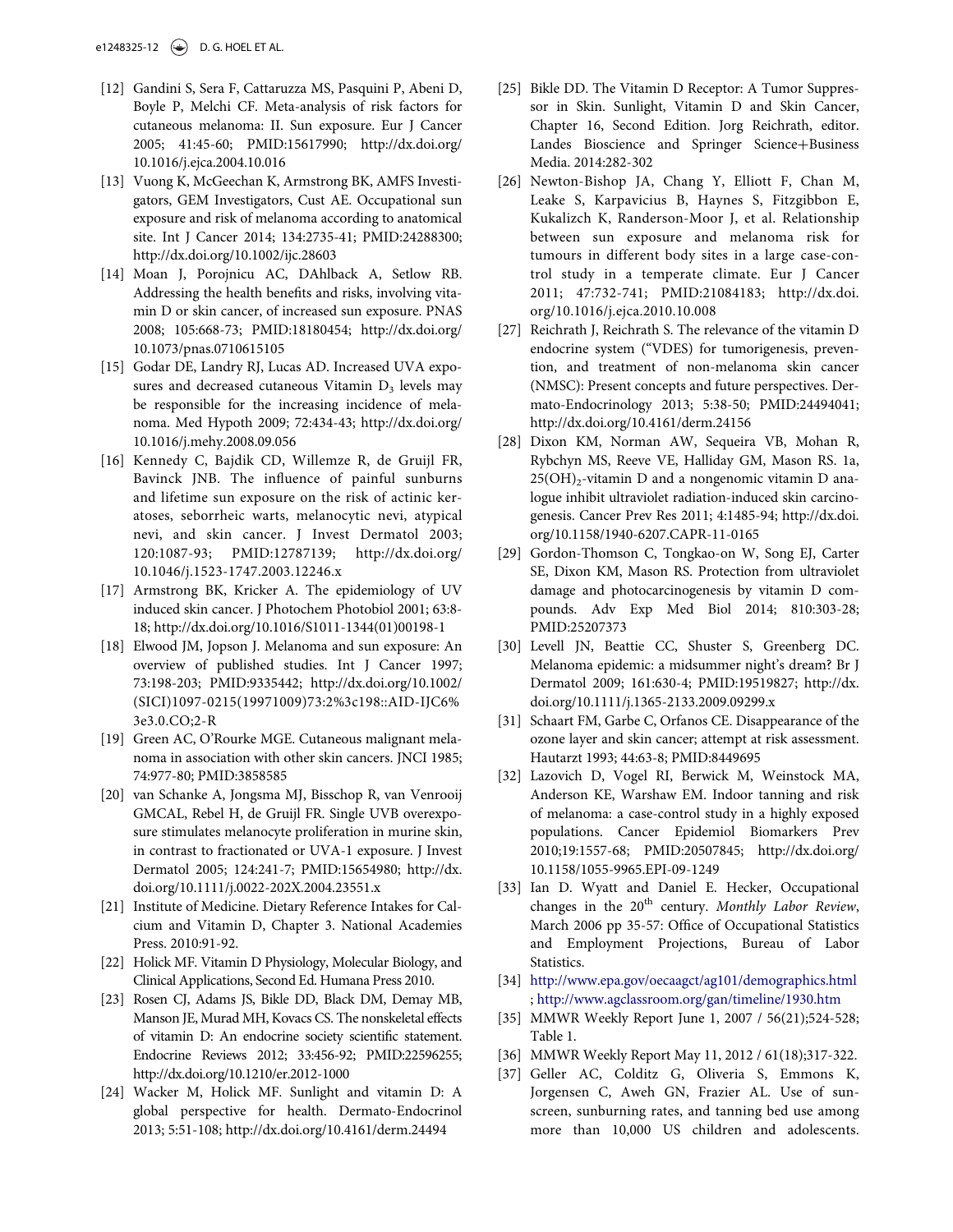Pediatrics 2002; 109:1009-14; PMID:[12042536; http://](http://dx.doi.org/12042536) [dx.doi.org/10.1542/peds.109.6.1009](http://dx.doi.org/10.1542/peds.109.6.1009)

- <span id="page-13-0"></span>[38] Ginde AA, Liu MC, Camargo CA. Demographic differences and trends of vitamin D insufficiency in the US population, 1988-2004. Arch Intern Med 2009; 169:626-32; PMID:[19307527; http://dx.doi.org/](http://dx.doi.org/19307527) [10.1001/archinternmed.2008.604](http://dx.doi.org/10.1001/archinternmed.2008.604)
- <span id="page-13-1"></span>[39] White MR, Garland FC, Garland CF, Shaw E, Gorham ED. Malignant melanoma in US Navy personnel. Report No. 88-27 Naval Medical Research and Development Command 1988.
- <span id="page-13-10"></span><span id="page-13-2"></span>[40] Garland CF, Garland FC. Do sunlight and vitamin D reduce the likelihood of colon cancer? Int J Epidemiol 1980; 9:227-31; PMID[:7440046; http://dx.doi.](http://dx.doi.org/7440046) [org/10.1093/ije/9.3.227](http://dx.doi.org/10.1093/ije/9.3.227)
- <span id="page-13-11"></span><span id="page-13-3"></span>[41] Gallagher RP, Elwood JM, Yang CP. Is chronic sunlight exposure important in accounting for increases in melanoma incidence? Int J Cancer 1989; 44:813-5; PMID[:2583861; http://dx.doi.org/10.1002/ijc.2910440511](http://dx.doi.org/10.1002/ijc.2910440511)
- <span id="page-13-4"></span>[42] Green AC, Williams GM, Logan V, Strutton GM. Reduced melanoma after regular sunscreen use: Randomized trial follow-up. J Clin Oncol 2011; 29:257-63; PMID[:21135266;](http://dx.doi.org/21135266) <http://dx.doi.org/10.1200/JCO.2010.28.7078>
- <span id="page-13-15"></span><span id="page-13-12"></span>[43] Neale R, Williams G, Green A. Application patterns among participants randomized to daily sunscreen use in a skin cancer prevention trial. Arch Dermatol 2002; 138:1319-25; PMID:[12374537; http://dx.doi.](http://dx.doi.org/12374537) [org/10.1001/archderm.138.10.1319](http://dx.doi.org/10.1001/archderm.138.10.1319)
- <span id="page-13-13"></span>[44] Dobbinson S, Borland R. Reaction to the 1996/1997 SunSmart Campaign: Results from a Representative Household Survey of Victorians. Melbourne, Australia Anti-Cancer Council of Victoria 1999; SunSmart Evaluation Studies No. 6.
- [45] Morris J, McGee R, Bandaranayake M. Sun protection berhaviours and the predictors of sunburn in young children. J Paediatr Child Health 1998; 34:557-62.
- <span id="page-13-5"></span>[46] [https://ods.od.nih.gov/factsheets/VitaminD-HealthPro](https://ods.od.nih.gov/factsheets/VitaminD-HealthProfessional/) [fessional/](https://ods.od.nih.gov/factsheets/VitaminD-HealthProfessional/)
- <span id="page-13-6"></span>[47] van der Pols JC, Williams GM, Pandeya N, Logan V, Green AC. Prolonged prevention of squamous cell carcinoma of the skin by regular sunscreen use. Cancer Epidemiol Bio Prev 2006; 15:2546-8; http://dx.doi.org/ [10.1158/1055-9965.EPI-06-0352](http://dx.doi.org/10.1158/1055-9965.EPI-06-0352)
- <span id="page-13-7"></span>[48] Rogers HW, Weinstock MA, Harris AR, Hinckley MR, Feldman SR, Fleischer AB, Coldiron BM. Incidence estimate of non-melanoma skin cancer in the United States, 2006. Arch Dermatol 2010; 146:283-7; PMID:[20231499;](http://dx.doi.org/20231499) <http://dx.doi.org/10.1001/archdermatol.2010.19>
- <span id="page-13-16"></span><span id="page-13-14"></span><span id="page-13-8"></span>[49] Rogers HW, Weinstock MA, Feldman SR, Coldiron BM. Incidence estimate of non-melanoma skin cancer (keratinocyte carcinomas) in the US Population, 2012. JAMA Dermatol 2015; 151:1081-6; PMID:[25928283;](http://dx.doi.org/25928283) <http://dx.doi.org/10.1001/jamadermatol.2015.1187>
- <span id="page-13-9"></span>[50] Asgari MM, Moffet HH, Ray GT, Quesenberry CP. Trends in Basal Cell Carcinoma Incidence and Identification of High-Risk Subgroups, 1998-2012. JAMA

Dermatol 2015; 151:976-81; PMID:[26039887; http://dx.](http://dx.doi.org/26039887) [doi.org/10.1001/jamadermatol.2015.1188](http://dx.doi.org/10.1001/jamadermatol.2015.1188)

- [51] de Vries E, Arnold M, Altsitsiadis E, Trakatelli M, Hinrichs B, Stockfleth E. Coebergh J on behalf of the EPIDERM Group. Potential impact of interventions resulting in reduced exposure to ultraviolet (UV) radiation (UVA and UVB) on skin cancer incidence in four European countries, 2010–2050. Brit J Derm 2012; 167 (Suppl. 2):53-62; PMID[:22881588; http://dx.doi.org/](http://dx.doi.org/22881588) [10.1111/j.1365-2133.2012.11087.x](http://dx.doi.org/10.1111/j.1365-2133.2012.11087.x)
- [52] Rosso S, Zanetti R, Martinez C, Tormo MJ, Schraub S, Sancho-Garnier H, Franceschi S, Gafa L, Perea E, Navarro C, et al. The multicentre south European study 'Helios' II: different sun exposure patterns in the aetiology of basal cell and squamous dell carcinomas of the skin. Br J Cancer 1996; 73:1447-54; PMID[:8645596;](http://dx.doi.org/8645596) <http://dx.doi.org/10.1038/bjc.1996.275>
- [53] English DR, Armstrong BK, Kricker A, Winter MG, Heenan PJ, Randell PL. Case-control study of sun exposure and squamous cell carcinoma of the skin. Int J Cancer 1998; 77:347-53; PMID:[9663594; http://dx.doi.](http://dx.doi.org/9663594) [org/10.1002/\(SICI\)1097-0215\(19980729\)77:3%3c347::](http://dx.doi.org/10.1002/(SICI)1097-0215(19980729)77:3%3c347::AID-IJC7%3e3.0.CO;2-O) [AID-IJC7%3e3.0.CO;2-O](http://dx.doi.org/10.1002/(SICI)1097-0215(19980729)77:3%3c347::AID-IJC7%3e3.0.CO;2-O)
- [54] Gallagher RP, Hill GB, Bajdik CD, Fincham S, Coldman AJ, McLean DI, Threlfall WJ. Sunlight exposure, pigmentary factors, and risk of nonmelanocytic skin cancer. I. Basal cell carcinoma. Arch Dermatol 1995; 131:157-63; PMID:[7857111; http://dx.doi.org/10.1001/](http://dx.doi.org/10.1001/archderm.1995.01690140041006) [archderm.1995.01690140041006](http://dx.doi.org/10.1001/archderm.1995.01690140041006)
- [55] Gallagher RP, Hill GB, Bajdik CD, Coldman AJ, Fincham S, McLean DI, Threlfall WJ. Sunlight exposure, pigmentary factors, and risk of nonmelanocytic skin cancer. II. Squamous cell carcinoma. Arch Dermatol 1995; 131:164-9; PMID[:7857112; http://dx.doi.org/](http://dx.doi.org/7857112) [10.1001/archderm.1995.01690140048007](http://dx.doi.org/10.1001/archderm.1995.01690140048007)
- [56] Schmitt J, Seidler A, Diepgen TL, Bauer A. Occupational ultraviolet light exposure increases the risk of the development of cutaneous squamous cell carcinoma: a systematic review and meta-analysis. Br J Dermatol 2011; 164:291-307; PMID:[21054335; http://](http://dx.doi.org/21054335) [dx.doi.org/10.1111/j.1365-2133.2010.10118.x](http://dx.doi.org/10.1111/j.1365-2133.2010.10118.x)
- [57] Bauer A, Diepgen TL, Schmitt J. Is occupational solar ultraviolet irradiation a relevant risk factor for basal cell carcinoma? A systematic review and meta-analysis of the epidemiological literature. Br J Dermatol 2011; 165:612-25; PMID:[21605109](http://dx.doi.org/21605109)
- [58] Alam M, Ratner D. Cutaneous squamous-cell carcinoma. N Engl J Med 2001; 344:975-83; PMID:[11274625; http://](http://dx.doi.org/11274625) [dx.doi.org/10.1056/NEJM200103293441306](http://dx.doi.org/10.1056/NEJM200103293441306)
- [59] Final Recommendation Statement: Skin Cancer Counseling. U.S. Preventive Services Task Force. May 2012.
- [60] Lin JS, Eder M, Weinmann S. Behavioral counseling to prevent skin cancer: A systematic review for the U.S. Preventative Services Task Force. Ann Intern Med 2011; 154:190-201; PMID[:21282699; http://dx.doi.org/](http://dx.doi.org/21282699) [10.7326/0003-4819-154-3-201102010-00009](http://dx.doi.org/10.7326/0003-4819-154-3-201102010-00009)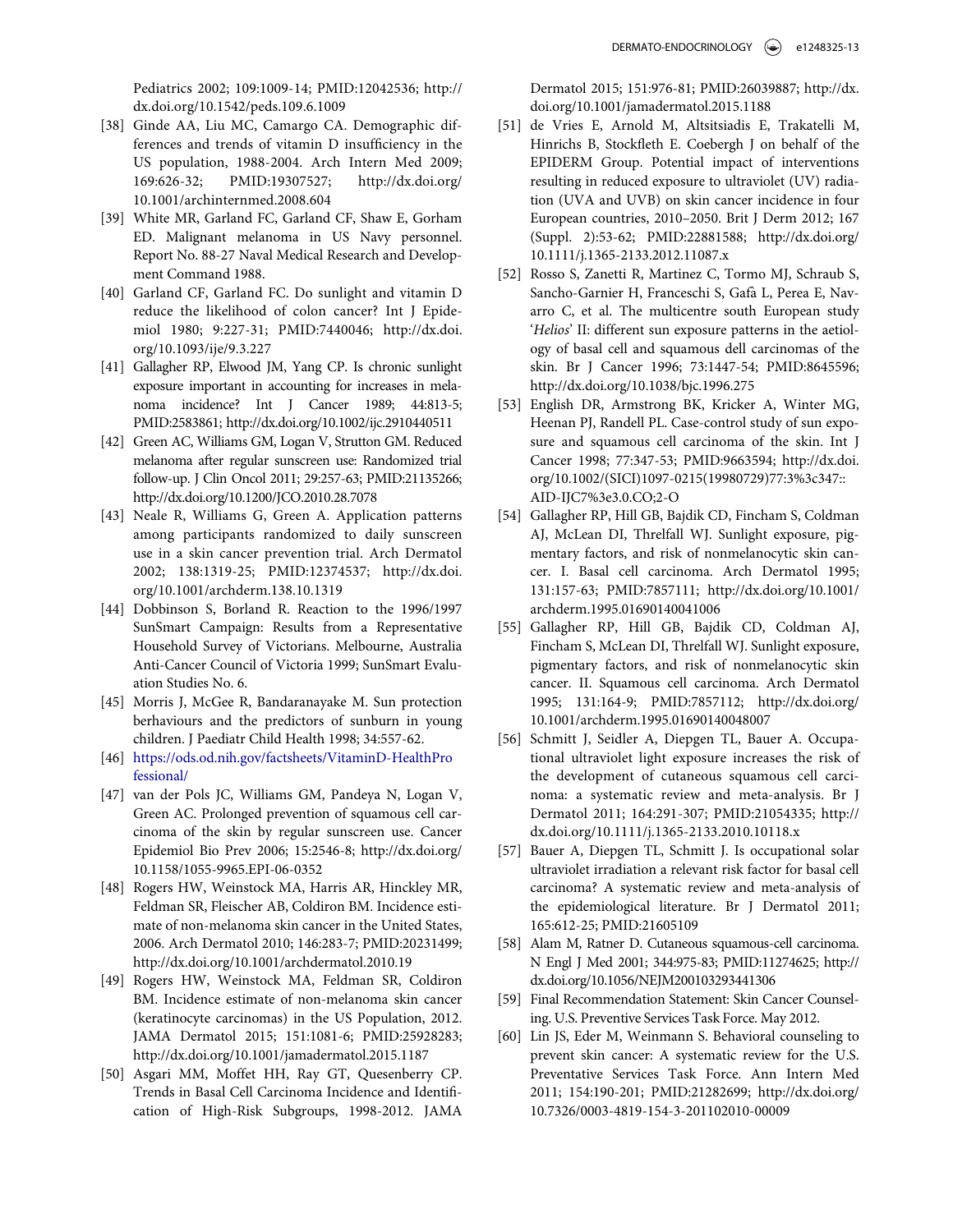- <span id="page-14-0"></span>[61] Holick MF. The UV Advantage, iBooks 2003.
- <span id="page-14-1"></span>[62] Holick MF. Biologic effects of sunlight, ultraviolet radiation, visible light, infrared, and vitamin D for health. Anticancer 2016; 36:1345-56.
- <span id="page-14-10"></span><span id="page-14-2"></span>[63] Hossain-nezhad A, Holick MF. Vitamin D for health: A global perspective. Mayo Clinic Proc 2013; 88:720-55; http://dx.doi.org/[10.1016/j.mayocp.2013.05.011](http://dx.doi.org/10.1016/j.mayocp.2013.05.011)
- <span id="page-14-14"></span>[64] Institute of Medicine. Dietary Reference Intakes for Calcium and Vitamin D. Chatper 4. National Academies Press. 2010:142-5.
- <span id="page-14-11"></span>[65] Holick MF, Chen TC, Lu Z, Sauter E. Vitamin D and skin physiology: A D-Lightful story. J Bone Mineral Res 2007; 22:V28-33; http://dx.doi.org/[10.1359/jbmr.07s211](http://dx.doi.org/10.1359/jbmr.07s211)
- <span id="page-14-12"></span><span id="page-14-3"></span>[66] Holick MF, Binkley NC, Bischoff-Ferrari HA, Gordon CM, Hanley DA, Heaney RP, Murad MH, Weaver CM. Evaluation, treatment, and prevention of vitamin D deficiency: an Endocrine Society Clinical Practice Guideline. J Clin Endocrinol Metab 2011; 96:1911-30; PMID:[21646368; http://dx.doi.org/](http://dx.doi.org/21646368) [10.1210/jc.2011-0385](http://dx.doi.org/10.1210/jc.2011-0385)
- <span id="page-14-21"></span><span id="page-14-13"></span>[67] Khayznikov M, Hemachrandra Pandit R, Kumar A, Wang P, Glueck CJ. Statin intolerance because of myalgia, myositis, mypathy, or myonecrosis can in most cases be safely resolved by vitamin D supplementation. N Am J \Med Sci 2015; 7:86-91; PMID:[25838999;](http://dx.doi.org/25838999) <http://dx.doi.org/10.4103/1947-2714.153919>
- <span id="page-14-15"></span><span id="page-14-5"></span>[68] Rosen CJ. Vitamin D insufficiency. N Eng J Med 2011; 364:248-54; http://dx.doi.org/[10.1056/NEJMcp1009570](http://dx.doi.org/10.1056/NEJMcp1009570)
- [69] Holick MF. Cancer, sunlight and vitamin D. J Clin Transl Endocrinol 2014; 1:179-86; http://dx.doi.org/ [10.1016/j.jcte.2014.10.001](http://dx.doi.org/10.1016/j.jcte.2014.10.001)
- <span id="page-14-16"></span><span id="page-14-4"></span>[70] Garland CF, Gorham ED, Mohr SB, Garland FC. Vitamin D for cancer prevention: Global perspective. Ann Epidemiol 2009; 19:468-83; PMID:[19523595; http://dx.](http://dx.doi.org/19523595) [doi.org/10.1016/j.annepidem.2009.03.021](http://dx.doi.org/10.1016/j.annepidem.2009.03.021)
- <span id="page-14-17"></span><span id="page-14-6"></span>[71] Looker AC, Pfeiffer CM, Lacher DA, Schleicher RL, Picciano MF, Yetley EA. Serum 25-hydroxyvitamin D status of the US population: 1988-1994 versus 200-2004. Am J Clin Nutr 2008; 88:1519-27; PMID[:19064511;](http://dx.doi.org/19064511) <http://dx.doi.org/10.3945/ajcn.2008.26182>
- <span id="page-14-18"></span><span id="page-14-7"></span>[72] Chowdury R, Kunutsor S, Vitezova A, Oliver-Williams C, Chowdhury S, Kiefte-de-Jong JC, Khan H, Baena CP, Prabhakaran D, Hoshen MB, et al. Vitamin D and risk of cause specific death: systematic review and metaanalysis of observational cohort and randomised intervention studies. BMJ 2014; 348:g1903; PMID:[24690623;](http://dx.doi.org/24690623) <http://dx.doi.org/10.1136/bmj.g1903>
- <span id="page-14-19"></span><span id="page-14-8"></span>[73] Garland CF, Kim JJ, Mohr SB, Gorham ED, Grant WB, Giovannucci EL, Baggerly L, Hofflich H, Ramsdell JW, Zeng K, et al. Meta-Analysis of all-cause mortality according to serum 25-hydroxyvitamin D. Am J Pub Health 2014; 104:e43-50; http://dx.doi.org/[10.2105/](http://dx.doi.org/10.2105/AJPH.2014.302034) [AJPH.2014.302034](http://dx.doi.org/10.2105/AJPH.2014.302034)
- <span id="page-14-20"></span><span id="page-14-9"></span>[74] Schottker B, Peasey A, Thorand B, Jansen EHJM, de Groot L, Streppel M, Gardiner J, Ordonez-Mena JM, Perna L, Wilsgaard T, et al. Vitamin D and mortality: meta-analysis of individual participant data from a large

consortium of cohort studies from Europe and the United States. BMJ 2014; 348:g3656; PMID:[24938302;](http://dx.doi.org/24938302) <http://dx.doi.org/10.1136/bmj.g3656>

- [75] Lindqvist PG, Epstein E, Landin-Olsson M, Ingvar C, Nielsen K, Stenbeck M, Olsson H. Avoidance of sun exposure is a risk factor for all-cause mortality: results from the melanoma in Southern Sweden cohort. J Intern Med 2014; 276:77-86; PMID[:24697969; http://dx.](http://dx.doi.org/24697969) [doi.org/10.1111/joim.12251](http://dx.doi.org/10.1111/joim.12251)
- [76] Lindqvist PG, Epstein E, Nielsen K, Landin-Olsson M, Ingvar C, Olsson H. Avoidance of sun exposure as a risk factor for major causes of death: A competing risk analysis of the melanoma in a southern Sweden cohort. J Int Med 2016; 280:375-87; http://dx.doi.org/[10.1111/](http://dx.doi.org/10.1111/joim.12496) [joim.12496](http://dx.doi.org/10.1111/joim.12496)
- [77] Afzal S, Brondum-Jacobsen P, Bojesen SE, Nordestgaard BG. Genetically low vitamin D concentrations and increased mortality: Mendelian randomisation analysis in three large cohorts. BMJ 2014; 349:G6330; PMID:[25406188; http://dx.doi.org/10.1136/bmj.g6330](http://dx.doi.org/10.1136/bmj.g6330)
- [78] Rebel H, der Spek CD, Salvatori D, van Leeuwen JP, Robanus-Maanday EC, de Gruijl FR. UV exposure inhibits intestinal tumor growth and progression to malignancy in intestine-specific Apc mutant mice kept on low vitamin D diet. Int J Cancer 2014; 136:271-7; PMID:[24890436; http://dx.doi.org/10.1002/ijc.29002](http://dx.doi.org/10.1002/ijc.29002)
- [79] Jenab M, Bueno-de-Mesquita HB, Ferrari P, van Duijnhoven FJ, Norat T, Pischon T, Jansen EH, Slimani N, Byrnes G, Rinaldi S, et al. Association between pre-diagnostic circulating vitamin D concentration and risk of colorectal cancer in European populations: a nested case-control study. BMJ 2010; 340:b5500; PMID:[20093284; http://dx.doi.org/10.1136/bmj.b5500](http://dx.doi.org/10.1136/bmj.b5500)
- [80] Mohr SB, Gorham ED, Kim J, Hofflich H, Garland CF. Meta-analysis of vitamin D sufficiency for improving survival of patients with breast cancer. Anticancer Res 2014; 34:1163-6; PMID:[24596354](http://dx.doi.org/24596354)
- [81] Engel P, Fagherazzi G, Boutten A, Dupre T, Mesrine S, Boutron-Rualt MC, Clavel-Chapelon F. Serum 25(OH) D vitamin D and risk of breast cancer: A nested casecontrol study from the French E3N Cohort. Cancer Epidemiol Bio Prev 2010; 19:2341-50; http://dx.doi.org/ [10.1158/1055-9965.EPI-10-0264](http://dx.doi.org/10.1158/1055-9965.EPI-10-0264)
- [82] John E, Schwartz G, Dreon D, Koo J. Vitamin D and breast cancer risk: The NHANES I epidemiologic follow-up study, 1971-75 to 1992. Cancer Epidemiol Bio Prev 1999; 8:399-406.
- [83] Knight JA, Lesosky M, Barnett H, Raboud JM, Vieth R. Vitamin D and reduced risk of breast cancer: a population-based case-control study. Cancer Epidemiol Bio Prev 2007; 16: 422-9; http://dx.doi.org[/10.1158/1055-](http://dx.doi.org/10.1158/1055-9965.EPI-06-0865) [9965.EPI-06-0865](http://dx.doi.org/10.1158/1055-9965.EPI-06-0865)
- [84] van der Rhee H, Coebergh JW, de Vries E. Is prevention of cancer by sun exposure more than just the effect of vitamin D? A systematic review of epidemiological studies. Eur J Cancer. 2013; 49:1422-36; PMID[:23237739;](http://dx.doi.org/23237739) <http://dx.doi.org/10.1016/j.ejca.2012.11.001>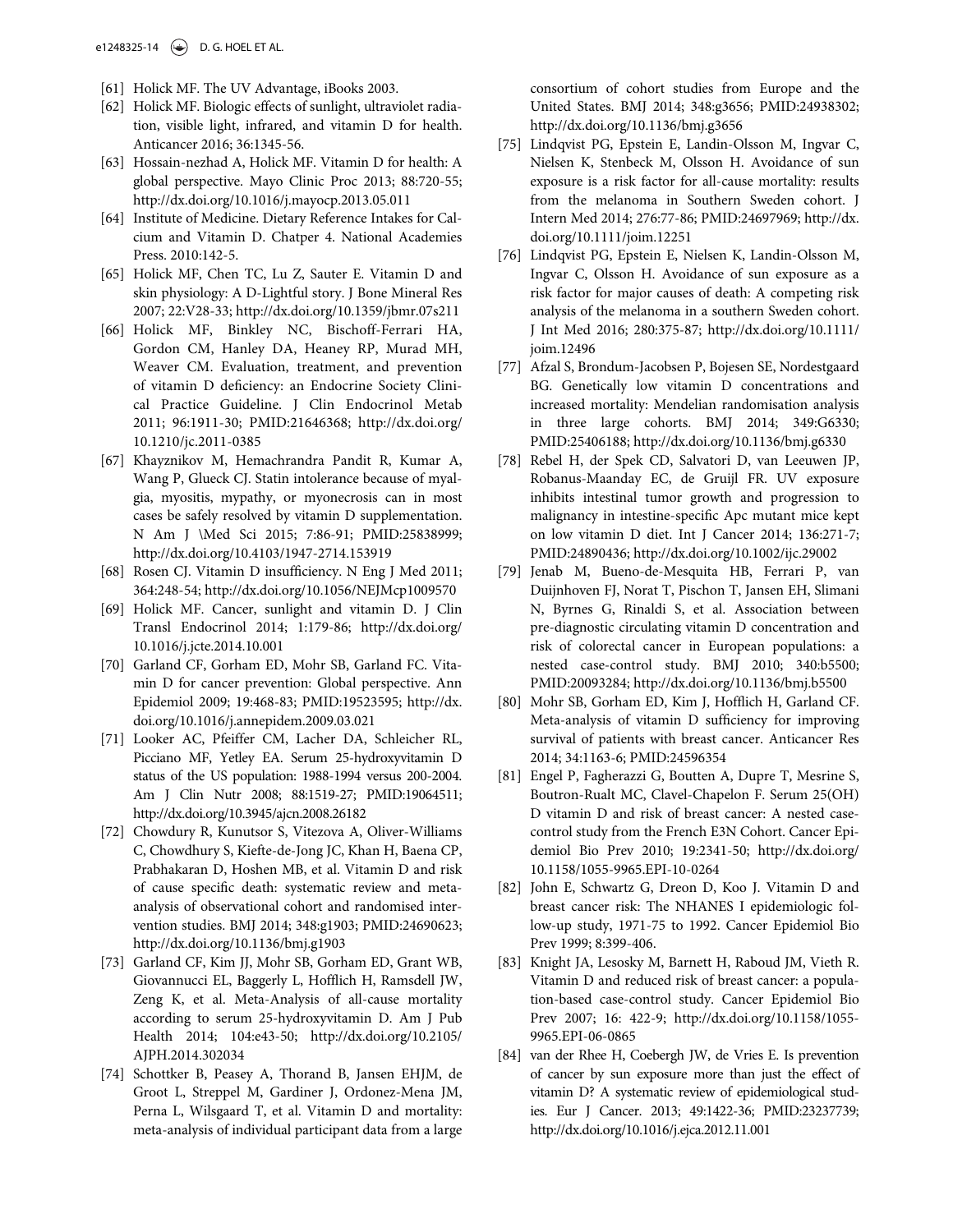- <span id="page-15-0"></span>[85] Apperly FL. The relation of solar radiation to cancer mortality in North America. Cancer Res 1941; 1:191-5.
- <span id="page-15-11"></span><span id="page-15-1"></span>[86] Zhao Y, Chen C, Pan W, Gao M, He W, Mao R, Lin T, Huang J. Comparative efficacy of vitamin D status in reducing the risk of bladder cancer: A systematic review and network meta-analysis. Nutrition 2016; 32:515-23; PMID[:26822497; http://dx.doi.](http://dx.doi.org/26822497) [org/10.1016/j.nut.2015.10.023](http://dx.doi.org/10.1016/j.nut.2015.10.023)
- <span id="page-15-2"></span>[87] Liu D, Fernandez BO, Hamilton A, Lang NN, Gallagher JMC, Newby DE, Feelisch M, Weller RB. UVA irradiation of human skin vasodilates arterial vasculature and lowers blood pressure independently of nitric oxide synthase. J Invest Dermatol 2014; 134:1839-46; PMID[:24445737; http://dx.doi.org/10.1038/jid.2014.27](http://dx.doi.org/10.1038/jid.2014.27)
- <span id="page-15-12"></span><span id="page-15-3"></span>[88] Feelisch M, Kolb-Bachofen V, Liu D, Lundberg JO, Revelo LP, Suschek CV, Weller RB. Is sunlight good for our heart? Eur Heart J 2010; 31: 1041-5; PMID:[20215123;](http://dx.doi.org/20215123) <http://dx.doi.org/10.1093/eurheartj/ehq069>
- <span id="page-15-4"></span>[89] Tunstall-Pedoe H, Woodward M, Hughes M, Anderson A, Kennedy G, Balch J, Kuulasmaa K. Prime Mover or fellow treaveller: 25-hydroxy vitamin D's seasonal variation, cardiovascular disease and death in the Scottish Heart Health Extended Cohort (SHHEC). Int J Epidemiol 2015; 1602-12; PMID:[26095374; http://dx.doi.org/](http://dx.doi.org/26095374) [10.1093/ije/dyv092](http://dx.doi.org/10.1093/ije/dyv092)
- <span id="page-15-5"></span>[90] Vitezova A, Zillikens MC, van Herpt TTW, Sijbrands EJG, Hofman A, Uitterlinden AG, Franco OH, Kieftede Jong JC. Vitamin D status and metabolic syndrome in the elderly: the Rotterdam Study. Eur J Endocrin 2015; 172:327-35; http://dx.doi.org[/10.1530/EJE-14-](http://dx.doi.org/10.1530/EJE-14-0580) [0580](http://dx.doi.org/10.1530/EJE-14-0580)
- <span id="page-15-6"></span>[91] Clemente-Postigo M, Munoz-Garach A, Serrano M, Garrido-Sanchez L, Bernal-Lopez MR, Fernandez-Garcia D, Moreno-Santos I, Garriga N, Castellano-Castillo D, Camargo A, et al. Serum 25-hydroxyvitamin D and adipose tissue vitamin D receptor gene expression: relationship with obesity and type 2 diabetes. J Clin Endocrinol Metab 2015; 100:E591-5; PMID[:25706239; http://](http://dx.doi.org/25706239) [dx.doi.org/10.1210/jc.2014-3016](http://dx.doi.org/10.1210/jc.2014-3016)
- <span id="page-15-7"></span>[92] Geldenhuys S, Hart PH, Endersby R, Jacoby P, Feelisch M, Weller RB, Matthews V, Gorman S. Ultraviolet radiation suppresses obesity and symptoms of metabolic syndrome independently of vitamin D in mice fed a high-fat diet. Diabetes 2014; 63:3759-69; PMID[:25342734; http://dx.doi.](http://dx.doi.org/25342734) [org/10.2337/db13-1675](http://dx.doi.org/10.2337/db13-1675)
- <span id="page-15-14"></span><span id="page-15-13"></span><span id="page-15-8"></span>[93] Afzal S, Bojesen SE, Nordestgaard BG. Low 25-hydroxyvitamin D and risk of Type 2 diabetes: A prospective cohort study and metaanalysis. Clin Chem 2013; 59:381-91; PMID:[23232064; http://dx.doi.org/10.1373/](http://dx.doi.org/10.1373/clinchem.2012.193003) [clinchem.2012.193003](http://dx.doi.org/10.1373/clinchem.2012.193003)
- <span id="page-15-15"></span><span id="page-15-9"></span>[94] Mitri J, Muraru MD, Pittas AG. Vitamin D and type 2 diabetes: a systematic review. Eur J Clin Nutr 2011; 65:1005-15; PMID[:21731035; http://dx.doi.org/10.1038/](http://dx.doi.org/10.1038/ejcn.2011.118) [ejcn.2011.118](http://dx.doi.org/10.1038/ejcn.2011.118)
- <span id="page-15-10"></span>[95] Littlejohns TJ, Henley WE, Lang IA, Annweiler C, Beauchet O, Chaves PHM, Fried L, Kestenbaum GR,

Kuller LH, Langa KM, et al. Vitamin D the risk of dementia and Alzheimer disease. Neurology 2014; 83:920-8; PMID:[25098535; http://dx.doi.org/10.1212/](http://dx.doi.org/10.1212/WNL.0000000000000755) [WNL.0000000000000755](http://dx.doi.org/10.1212/WNL.0000000000000755)

- [96] Keeney JTR, Förster S, Sultana R, Brewer LD, Latimer CS, Cai J, Klein JB, Porter NM, Butterfield BA. Dietary vitamin D deficiency in rats from middle to old age leads to elevated tyrosine nitration and proteomics changes in levels of key proteins in brain: Implications for low vitamin D-dependent age-related cognitive decline. Free Radic Biol Med 2013; 65:324-34; PMID[:23872023; http://dx.doi.org/](http://dx.doi.org/23872023) [10.1016/j.freeradbiomed.2013.07.019](http://dx.doi.org/10.1016/j.freeradbiomed.2013.07.019)
- [97] Annweiler C, Montero-Odasso M, Llewellyn DJ, Richard-Devantoy S, Duque G, Beauchet O. Meta-analysis of memory and executive dysfunctions in relation to vitamin D. J Alzheimers Dis 2013; 37:147-71; PMID:[23948884](http://dx.doi.org/23948884)
- [98] Balion C, Griffith LE, Strifler L. Vitamin D, cognition, and dementia: a systematic review and meta-analysis. Neurology 2012; 79:1397-405; PMID[:23008220; http://](http://dx.doi.org/23008220) [dx.doi.org/10.1212/WNL.0b013e31826c197f](http://dx.doi.org/10.1212/WNL.0b013e31826c197f)
- [99] Slinen Y, Paudel M, Taylor BC, Ishani A, Rossom R, Yaffe K, Blackwell T, Lui L-Y, Hochberg M, Ensrud KE, for the Study of Osteoporotic Fractures Research Group. Association between serum 25(OH)Vitamin D and the risk of cognitive decline in older women. J Gerontol A Biol Sci Med Sci 2012; 67:1092-8; PMID:[22454371;](http://dx.doi.org/22454371) <http://dx.doi.org/10.1093/gerona/gls075>
- [100] Llewellyn DJ, Lang IA, Langa KM, Melzer D. Vitamin D and cognitive impairment in the elderly US population. J Gerontol A Biol Sci Med Sci 2011; 66:59-65; PMID:[21041201; http://dx.doi.org/10.1093/](http://dx.doi.org/10.1093/gerona/glq185) [gerona/glq185](http://dx.doi.org/10.1093/gerona/glq185)
- [101] Dickens AP, Lang IA, Langa KM, Kos K, Llewellyn DJ. Vitamin D, cognitive dysfunction and dementia in older adults. CNS Drugs 2011; 24:629-39; http://dx.doi.org/ [10.2165/11593080-000000000-00000](http://dx.doi.org/10.2165/11593080-000000000-00000)
- [102] Llewellyn DJ, Lang IA, Langa KM, Muniz-Terrera G, Phillips CL, Cherubuni A, Ferrucci L, Melzer D. Vitamin D and risk of cognitive decline in elderly persons. Arch Intern Med 2010; 170:1135-41; PMID:[20625021;](http://dx.doi.org/20625021) <http://dx.doi.org/10.1001/archinternmed.2010.173>
- [103] Wang Y, Marling SJ, Beaver EF, Severson KS, Deluca HF. UV light selectively inhibits spinal cord inflammation and demyelination in experimental autoimmune encephalomyelitis. Arch Biochem Biophys 2015; 587:75-82; http://dx.doi.org/[10.1016/j.abb.2014.12.017](http://dx.doi.org/10.1016/j.abb.2014.12.017)
- [104] Becklund BR, Severson KS, Vang SV, DeLuca HF. UV radiation suppresses experimental encephalomyelitis independent of vitamin D production. Proc Natl Acad Sci USA 2010; 197:6418-23; http://dx.doi.org/[10.1073/](http://dx.doi.org/10.1073/pnas.1001119107) [pnas.1001119107](http://dx.doi.org/10.1073/pnas.1001119107)
- [105] Knippenberg S, Damoiseaux J, Bol Y, Hupperts R, Taylor BV, Ponsonby A-L, Dwyer T, Simpson T, van der Mei IAF. Higher levels of reported sun exposure, and not vitamin D status, are associated with less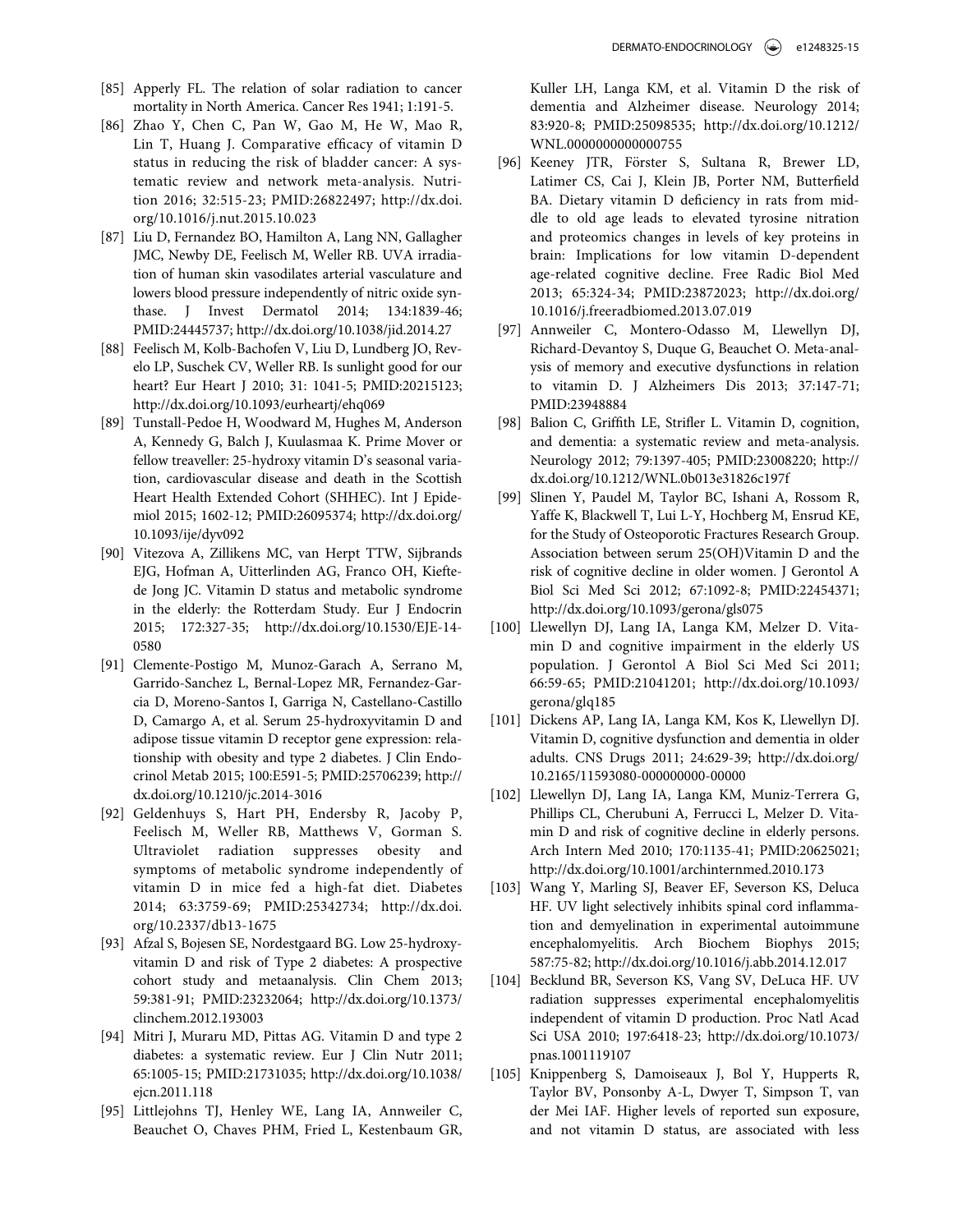depressive symptoms and fatigue in multiple sclerosis. Acta Neurol Scand 2014; 129:123-31; PMID:[23763464;](http://dx.doi.org/23763464) <http://dx.doi.org/10.1111/ane.12155>

- <span id="page-16-10"></span>[106] Correale J, Farez MF. Modulation of multiple sclerosis by sunlight exposure: role of cis-urocanic acid. J Neuroimmunol 2013; 261:134-40; PMID[:23800457; http://dx.](http://dx.doi.org/23800457) [doi.org/10.1016/j.jneuroim.2013.05.014](http://dx.doi.org/10.1016/j.jneuroim.2013.05.014)
- <span id="page-16-11"></span>[107] Simpson Jr S, Blizzard L, Otahal P, Van der Mei I, Taylor B. Latitude is significantly associated with the prevalence of multiple sclerosis: a meta-analysis. J Neurol Neurosurg Psychiatry. 2011; 82:1132-41; PMID:[21478203; http://dx.](http://dx.doi.org/21478203) [doi.org/10.1136/jnnp.2011.240432](http://dx.doi.org/10.1136/jnnp.2011.240432)
- <span id="page-16-2"></span>[108] Ponsonby AL, Lucas RM, van der Mei IAF. UVR, vitamin D and three autoimmune diseases-multiple sclerosis, type 1 diabetes, rheumatoid arthritis. Photochem Photobiol. 2005; 81:1267-75; PMID[:15971932; http://dx.](http://dx.doi.org/15971932) [doi.org/10.1562/2005-02-15-IR-441](http://dx.doi.org/10.1562/2005-02-15-IR-441)
- [109] Acheson ED, Bachrach CA, Wright FM. Some comments on the relationship of the distribution of multiple sclerosis to latitude, solar radiation, and other variables. Acta Psychiatr Scand Suppl 1960; 35:132- 47; PMID[:13681205; http://dx.doi.org/10.1111/j.1600-](http://dx.doi.org/10.1111/j.1600-0447.1960.tb08674.x) [0447.1960.tb08674.x](http://dx.doi.org/10.1111/j.1600-0447.1960.tb08674.x)
- <span id="page-16-12"></span><span id="page-16-1"></span>[110] Baarnhielm M, Hedstrom AK, Kockum I, Sundqvist E, Gustafsson SA, Hillert J, Olsson T, Alfredsson L. Sunlight is associated with decreased multiple sclerosis risk: no interaction with human leukocyte antigen-DRB1 15. Eur J Neuro 2012; 19:955-62; http://dx.doi.org/[10.1111/](http://dx.doi.org/10.1111/j.1468-1331.2011.03650.x) [j.1468-1331.2011.03650.x](http://dx.doi.org/10.1111/j.1468-1331.2011.03650.x)
- <span id="page-16-14"></span><span id="page-16-13"></span><span id="page-16-3"></span>[111] Hogancamp WE, Rodriguez M, Weinshenker BG. The epidemiology of multiple sclerosis. Mayo Clin Proc 1997; 72:871-8; PMID[:9294536; http://dx.doi.org/](http://dx.doi.org/9294536) [10.4065/72.9.871](http://dx.doi.org/10.4065/72.9.871)
- <span id="page-16-4"></span>[112] Bach J-F. The effect of infections on susceptibility to autoimmune and allergic diseases. N Eng J Med 2002; 347:911-20; http://dx.doi.org[/10.1056/NEJMra020100](http://dx.doi.org/10.1056/NEJMra020100)
- <span id="page-16-5"></span><span id="page-16-0"></span>[113] Mokry LE, Ross S, Ahmad OS, Forgetta V, Smith GD, Leong A, Greenwood CMT, Thanassoulis G, Richards JB. Vitamin D and risk of multiple sclerosis: A Mendelian randomization study. PLOS Med 2015; 12(8): e1001866; PMID[:26305103; http://dx.doi.org/10.1371/](http://dx.doi.org/10.1371/journal.pmed.1001866) [journal.pmed.1001866](http://dx.doi.org/10.1371/journal.pmed.1001866)
- <span id="page-16-15"></span><span id="page-16-6"></span>[114] Jalkanen A, Kauko T, Turpeinen U, Hamalainen E, Airas L. Multiple sclerosis and vitamin D during pregnancy and lactation. Acta Neurol Scand 2015: 131:64-7; PMID[:25216350; http://dx.doi.org/10.1111/ane.12306](http://dx.doi.org/10.1111/ane.12306)
- <span id="page-16-16"></span><span id="page-16-7"></span>[115] Jacobsen R, Frederiksen P, Heitmann BL. Exposure to sunshine early in life prevented development of type 1 diabetes in Danish boys. J Pediatr Endocrinol Metab 2016; 19:417-24.
- <span id="page-16-17"></span><span id="page-16-8"></span>[116] Sawah SA, Compher CW, Hanlon AL, Lipman TH. 25- Hydroxyvitamin D and glycemic control: a crosssectional study of children and adolescents with type 1 diabetes. Diabetes Res Clin Prac 2016; 115:54-9; http:// dx.doi.org/[10.1016/j.diabres.2016.03.002](http://dx.doi.org/10.1016/j.diabres.2016.03.002)
- <span id="page-16-19"></span><span id="page-16-18"></span><span id="page-16-9"></span>[117] Kostoglou-Athanassiou I, Athanassiou P, Lyraki A, Raftakis I, Antoniadis C. Vitamin D and

rheumatoid arthritis. Ther Adv Endocrinol Metab 2012; 3:181-7; PMID:[23323190; http://dx.doi.org/](http://dx.doi.org/23323190) [10.1177/2042018812471070](http://dx.doi.org/10.1177/2042018812471070)

- [118] Gisondi P, Rossini M, De Cesare A, Idolazzi L, Farini S, Beltrami G, Peris K, Girolomini G. Vitamin D status in patients with chronic plaque psoriasis. Br J Dermatol 2012; 166:505-10; PMID:[22013980; http://dx.doi.org/](http://dx.doi.org/22013980) [10.1111/j.1365-2133.2011.10699.x](http://dx.doi.org/10.1111/j.1365-2133.2011.10699.x)
- [119] Gorman S, Black LJ, Feelisch M, Hart PH, Weller R. Can Skin Exposure to Sunlight Prevent Liver Inflammation? Nutrients 2015; 7:3219-39; PMID:[25951129;](http://dx.doi.org/25951129) <http://dx.doi.org/10.3390/nu7053219>
- [120] Gorman S, Scott NM, Tan DH, Weeden CD, Tuckey RC, Bisley JL, Grimbaldeston MA, Hart PH. Acute erythemal ultraviolet radiation causes systemic immunsuppression in the absence of increased 25-hydroxyvitamin D levels in male mice. PLoS ONE 2012; 7:e46006; PMID[:23049920; http://dx.doi.org/10.1371/journal.](http://dx.doi.org/10.1371/journal.pone.0046006) [pone.0046006](http://dx.doi.org/10.1371/journal.pone.0046006)
- [121] Nakano T, Cheng YF, Lai CY, Hsu LW, Chang YC, Deng JY, Huang YZ, Honda H, Chan KD, Wang CC, et al. Impact of artificial sunlight therapy on the progress of non-alcoholic fatty liver disease in rats. J Hepatol 2011; 55:415-25; PMID[:21184788; http://dx.doi.org/](http://dx.doi.org/21184788) [10.1016/j.jhep.2010.11.028](http://dx.doi.org/10.1016/j.jhep.2010.11.028)
- [122] Feelisch M, Gorman S, Weller RB. Vitamin D status and ill health. Lancet Diab Endocrin 2014; 2:e8; http://dx. doi.org[/10.1016/S2213-8587\(14\)70043-9](http://dx.doi.org/10.1016/S2213-8587(14)70043-9)
- [123] Aleksic S, et al. Abstract 404 Presented at AACE  $24^{\text{th}}$ Annual Scientific & Clinical Congress, May 13-17, 2015, Nashville, TN. <http://goo.gl/vu1HEG>
- [124] Millen AE, Meyers KJ, Liu Z, Engelman CD, Wallace RB, LeBlanc ES, Tinker LF, Lyengar SK, Robinson JG, Sarto GE, et al. Association between vitamin D status and age-related macular degeneration by genetic risk. JAMA Ophthalmol 2015; 133:1171-9; published online August 27, 2015; PMID:[26312598; http://dx.doi.org/](http://dx.doi.org/26312598) [10.1001/jamaophthalmol.2015.2715](http://dx.doi.org/10.1001/jamaophthalmol.2015.2715)
- [125] Schroth RJ, Lavelle C, Tate R, Bruce S, Billings RJ, Moffatt MEK. Prenatal vitamin D and dental caries in infants. Pediatrics 2014; 133:e1277-84; PMID:[24753535;](http://dx.doi.org/24753535) <http://dx.doi.org/10.1542/peds.2013-2215>
- [126] Autier P, Boniol M, Pizot C, Mullie P. Vitamin D status and ill health: a systematic review. Lancet Diabetes Endocrinol 2014; 2:76-89; PMID:[24622671; http://dx.](http://dx.doi.org/24622671) [doi.org/10.1016/S2213-8587\(13\)70165-7](http://dx.doi.org/10.1016/S2213-8587(13)70165-7)
- [127] Vanlint S. Vitamin D and Obesity. Nutrients 2013; 5:949-56; PMID:[23519290; http://dx.doi.org/10.3390/](http://dx.doi.org/10.3390/nu5030949) [nu5030949](http://dx.doi.org/10.3390/nu5030949)
- [128] French AN, Ashby RS, Morgan IG, Rose KA. Time outdoors and the prevention of myopia. Exp Eye Res 2013; 114:58-68; PMID:[23644222; http://dx.doi.org/10.1016/j.](http://dx.doi.org/10.1016/j.exer.2013.04.018) [exer.2013.04.018](http://dx.doi.org/10.1016/j.exer.2013.04.018)
- [129] <https://nei.nih.gov/news/briefs/myopia>
- [130] Vitale S, Sperduto RD, Ferris FL III. Increased Prevalence of Myopia in the U.S. between 1971- 1972 and 1999-2004. Arch Ophthalmol 2009;